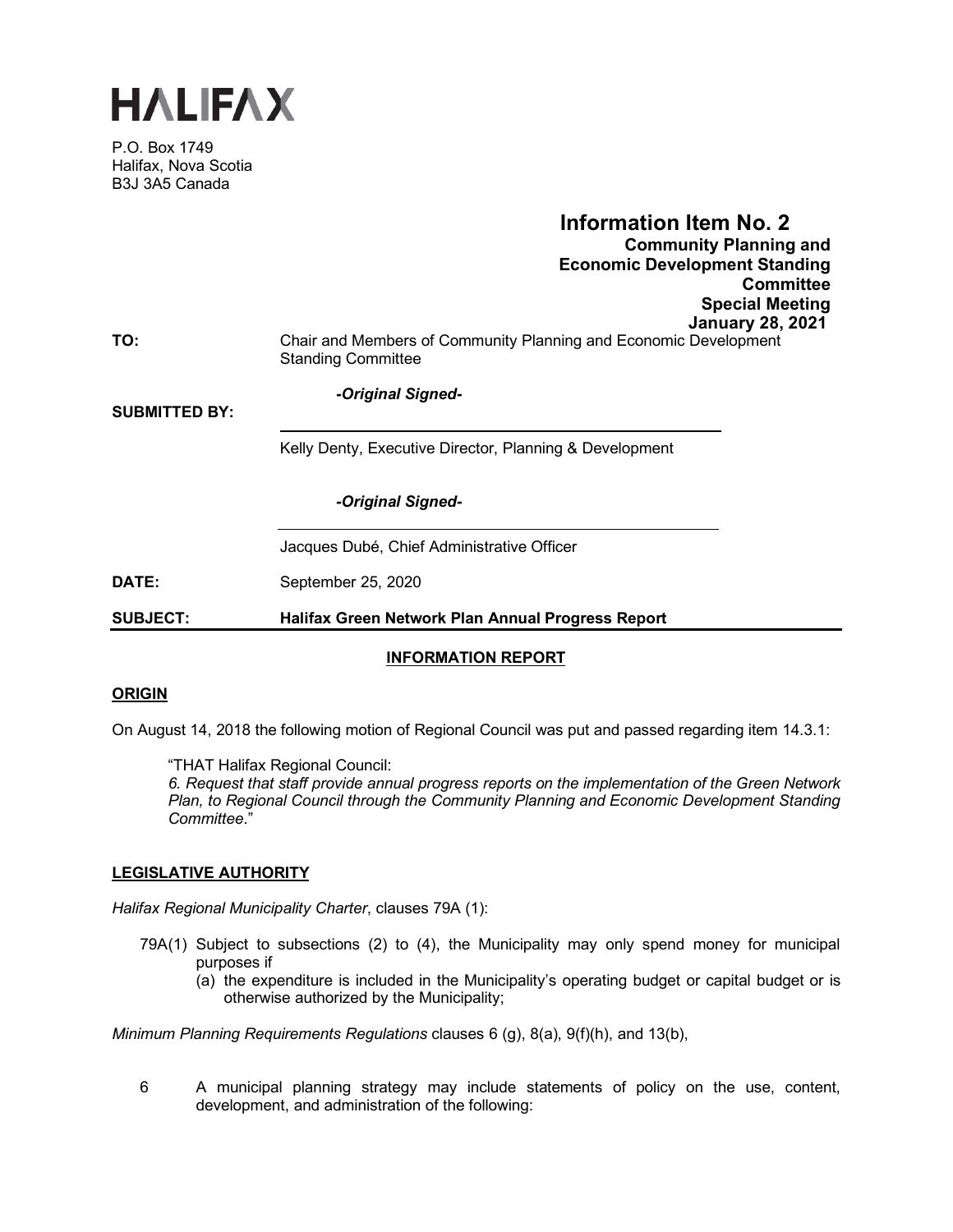- (g) studies to be carried out before undertaking specified developments or developments in specified areas;
- 8 A municipal planning strategy may include statements of policy on any of the following:
	- (a) municipal investment for public and private development and coordinating public programs relating to the economic, social and physical development, of the municipality;
- 9 A municipal planning strategy may include statements of policy on any of the following
	- (f) stormwater management and erosion control;
	- (h) identifying, protecting, using and developing any of the following
		- (i) lands subject to flooding,
		- (ii) steep slopes,
		- (iii) lands susceptible to subsidence, erosion or other geological hazards, and
		- (iv) wetlands or other environmentally sensitive areas;
- 13 A municipal planning strategy may include statements of policy on any of the following: (b) land use matters relating to the physical, economic or social environment of the Municipality not otherwise prescribed in these regulations.

Administrative Order One, the Procedures of the *Council Administrative Order*, Schedule 3, Community Planning and Economic Development Standing Committee Terms of Reference, clauses 3 (a)(e):

- 3. The Community Planning and Economic Development Standing Committee shall provide oversight of the Municipality's Regional Plan and Regional Planning Initiatives, as follows:
	- (a) overseeing the Municipality's Regional Plan and Regional Planning Initiatives;
	- (e) overseeing the priority setting relative to the Community Visioning Program, Functional Plan Implementation and major planning projects.

# **BACKGROUND**

The Halifax Green Network Plan (HGNP) defines an interconnected open space system for the entire municipality, highlights ecosystem functions and benefits, and outlines strategies to manage open space. Specifically, the HGNP provides land management and community design direction to:

- maintain ecologically and culturally important land and aquatic systems;
- promote the sustainable use of natural resources and economically important open spaces; and
- identify, define and plan land suited for parks and corridors.

On August 14, 2018, Halifax Regional Council approved the HGNP and provided direction to use the HGNP as a framework for amending the existing Regional Plan and Secondary Planning Strategies. As part of its approval, Council also provided direction to carry out the actions contained in the HGNP through the multiyear budgeting and business planning process.

As requested by Council, this report provides the second annual progress update on the implementation of the HGNP and summarizes the work that has taken place in 2020.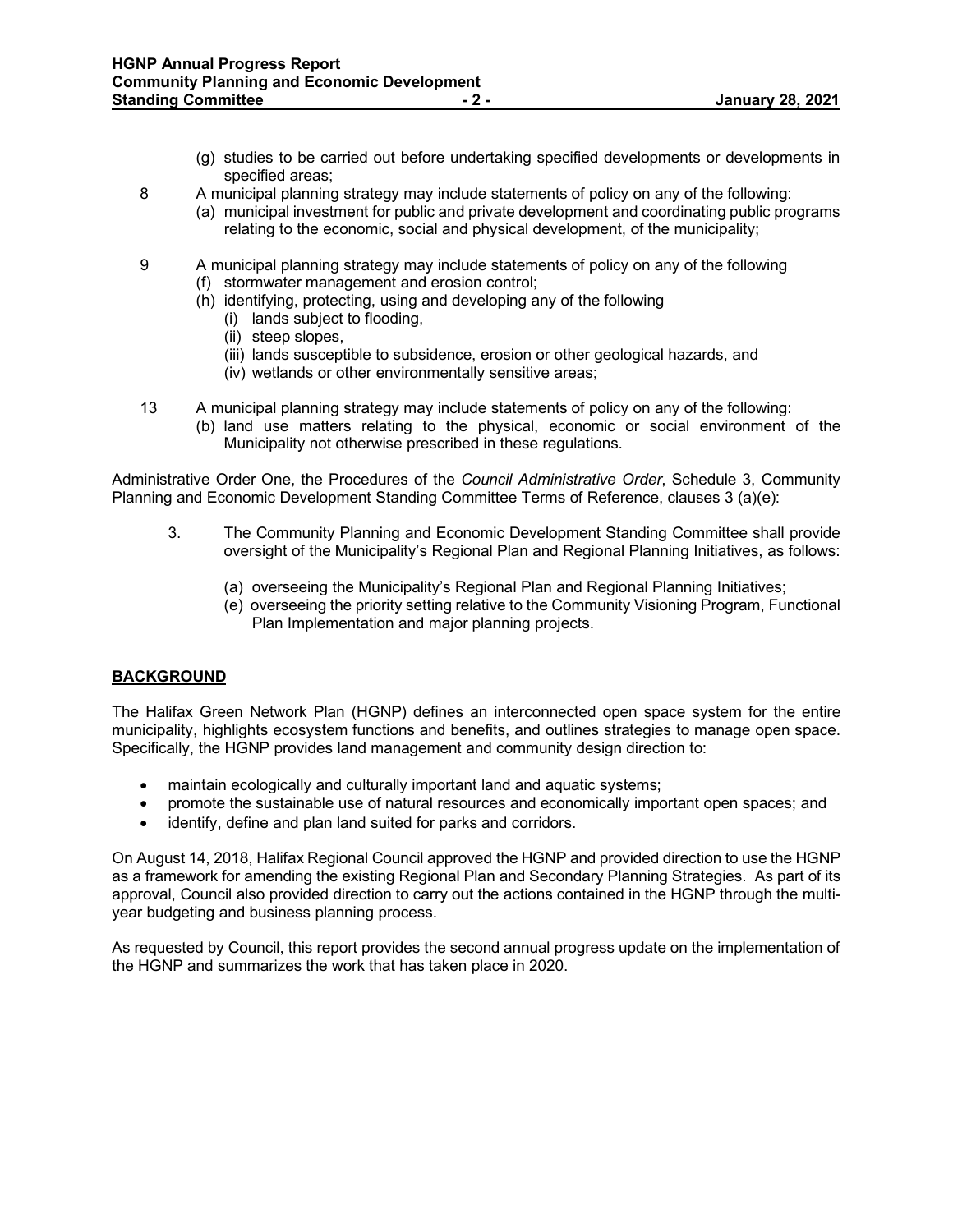# **DISCUSSION**

The HGNP includes direction to carry out a total of 79 actions to effectively support the Plan's vision, goals and objectives. The actions generally use one of the four implementation tools identified in Chapter 6 of the HGNP. These tools include land use planning, park management, project work and partnerships. Actions can provide general guidance, which is intended to direct municipal operations and decision-making on an on-going basis, and specific tasks, which are intended to be undertaken within an identified timeline.

There are 27 guidance actions identified by the HGNP and 24 have been used to direct work that has taken place this year.

Of the remaining 52 HGNP actions with timelines:

- 3 have been completed;
- 47 are currently in progress; and
- 2 have not yet been started as they are dependent of the completion of other actions currently in progress.

An update on the status of each of the HGNP action items is included as Attachment A. A summary of the updates based on the four implementation tools is provided below.

#### **Land Use Planning**

The Municipality has adopted a number of land use policy and regulatory documents, including the Regional Plan, the Regional Subdivision By-law, secondary plans and land use by-laws, that control development on privately-owned land. Together, these documents, among many other matters, regulate the location, shape and form of development including if and where new public roads can be constructed, the design and density of new development, parkland dedication requirements and watercourse setbacks. The HGNP recommends 27 actions that provide guidance and specific instructions on how to amend these planning documents through future project work.

The majority of these amendments will be considered as part of the Regional Plan Review, which is currently underway and anticipated to be completed in 2022, and the Plan and By-law Simplification Program, which will be completed over the next 2-7 years. The following provides a summary of the progress of land use planning initiatives related to the HGNP actions:

- Engagement for Centre Plan Package B has taken place throughout 2020 and it is anticipated that the Plan will be presented to Regional Council in 2021. The actions and guidance of the HGNP have been considered throughout the development of the Centre Plan.
- Regional Council initiated the second five-year review of the Regional Plan in February 2020. The recommended Regional Plan amendments and direction identified by the HGNP are being considered through this Review. The Regional Plan Review's "Themes & Directions" report, which will outline the initial policy approaches and areas of study for the project, is anticipated to be presented to the Community Planning & Economic Development Standing Committee (CPED) in January 2021.
- Regional Council adopted HalifACT Acting on Climate Together (HalifACT) in June 2020. The goals of this long-term climate action plan are to reduce emissions and help communities adapt to a changing climate. The policy directions provided by the HGNP and HalifACT complement each other and a number of HGNP actions are supported by the plan.
- The Culture and Heritage Priorities Plan (now known as Sharing Our Stories) is expected to provide direction on the identification, prioritization and implementation of cultural landscapes. Sharing Our Stories is currently undergoing stakeholder consultation and is targeted to be presented to Regional Council in 2021.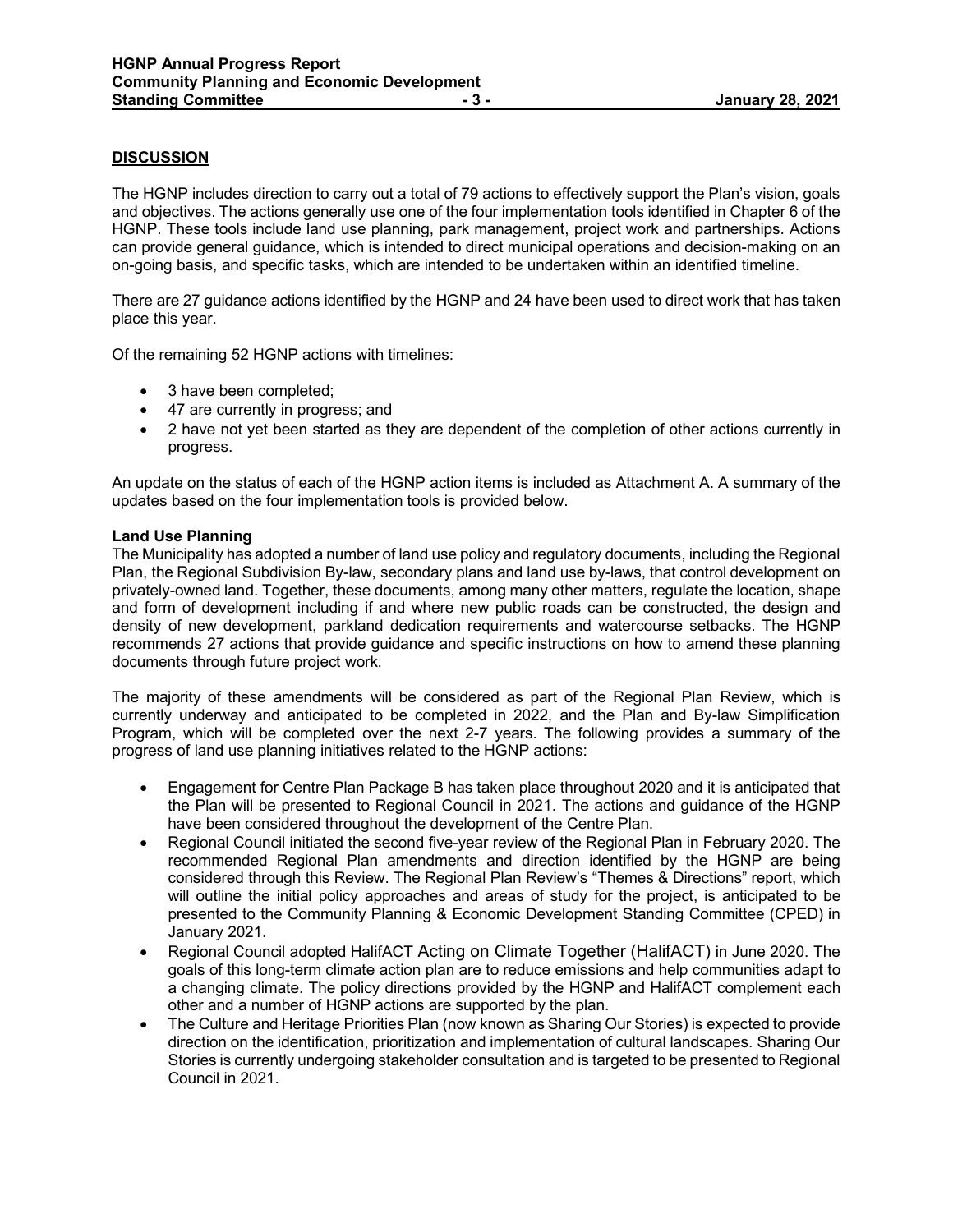#### **Park Network Management**

Municipal parkland and open space play a key role in the protection of environmental systems in HRM. There are 22 action items specific to the management of municipal parkland that support the goals and objectives set out in the HGNP. The following highlights the progress being made on aligning HRM's park network management activities with the HGNP:

- HGNP actions and guidance were followed in the development of park master plans for Gorsebrook Park, Eastern Passage Common, Lake Echo District Park and Viscount Run Park, and are considered when planning for upgrades to existing parks.
- Policy recommendations regarding park management, including the adoption of a parks spectrum and an approach to the inclusion of more wilderness areas into regional parks, are being considered as part of the ongoing Regional Plan Review.
- An active transportation wayfinding system has been developed and will be piloted in 2021.
- A trail etiquette signage program for AT trails in parks was approved by Regional Council.
- 24 community gardens on municipal lands have received support from HRM with new gardens added to the program each year.
- Community interest and conversations regarding the role and importance of parks and open spaces has significantly increased as a result of the impacts of the COVID-19 pandemic.

# **Current and Future Project Work**

The Municipality is continually carrying out project work on a wide variety of items. Some projects may lead to strategic investments, programs, policies or regulations. The HGNP recommends 16 actions that guide current and future project work. The following highlights project work that has been undertaken based on direction from the HGNP:

- The HGNP Database is now available on HRM's Open Data Portal for public use.
- An Integrated Pest Management best practices/policy guide is currently being developed to assist with the management of invasive species and other pests.
- The municipality is undertaking a variety of naturalization projects as part of a pilot program.
- Several active transportation (AT) initiatives linking outdoor recreation amenities have been completed or are underway, such as the completion of Phase 3 of the Bissett Greenway, planning for a local street bikeway between the Dartmouth Common and Shubie Canal Greenway, planning for Downtown Dartmouth AT Infrastructure Enhancements and planning for extensions to the Bedford-Sackville Greenway.
- Work is ongoing regarding floodplain studies for the Sackville Rivers Floodplain and the Shubenacadie Watershed.

#### **Partnerships**

While the Municipality is a key government body in the Region, responsibility for managing the environment is shared between multiple levels of government, including Nova Scotia Environment and the Provincial Department of Natural Resources. Universities, non-profits and community groups also bring valuable expertise, information and resources to conservation efforts. Private landowners play an integral role in stewarding natural resources and investing in sustainable development approaches. The cultivation of partnerships, therefore, is important to carrying out many of the objectives identified in this Plan. The HGNP identifies 14 partnership opportunities. The following highlights the progress being made in fostering partnerships:

• Work has been ongoing with Halifax Water and Nova Scotia Environment to support the use of green infrastructure in a number of projects, including Sawmill River daylighting and stormwater management, Spring Garden Road streetscaping and Prince Albert Road flood mitigation, and the benefits of community partnerships has been identified in the municipality's various park plans.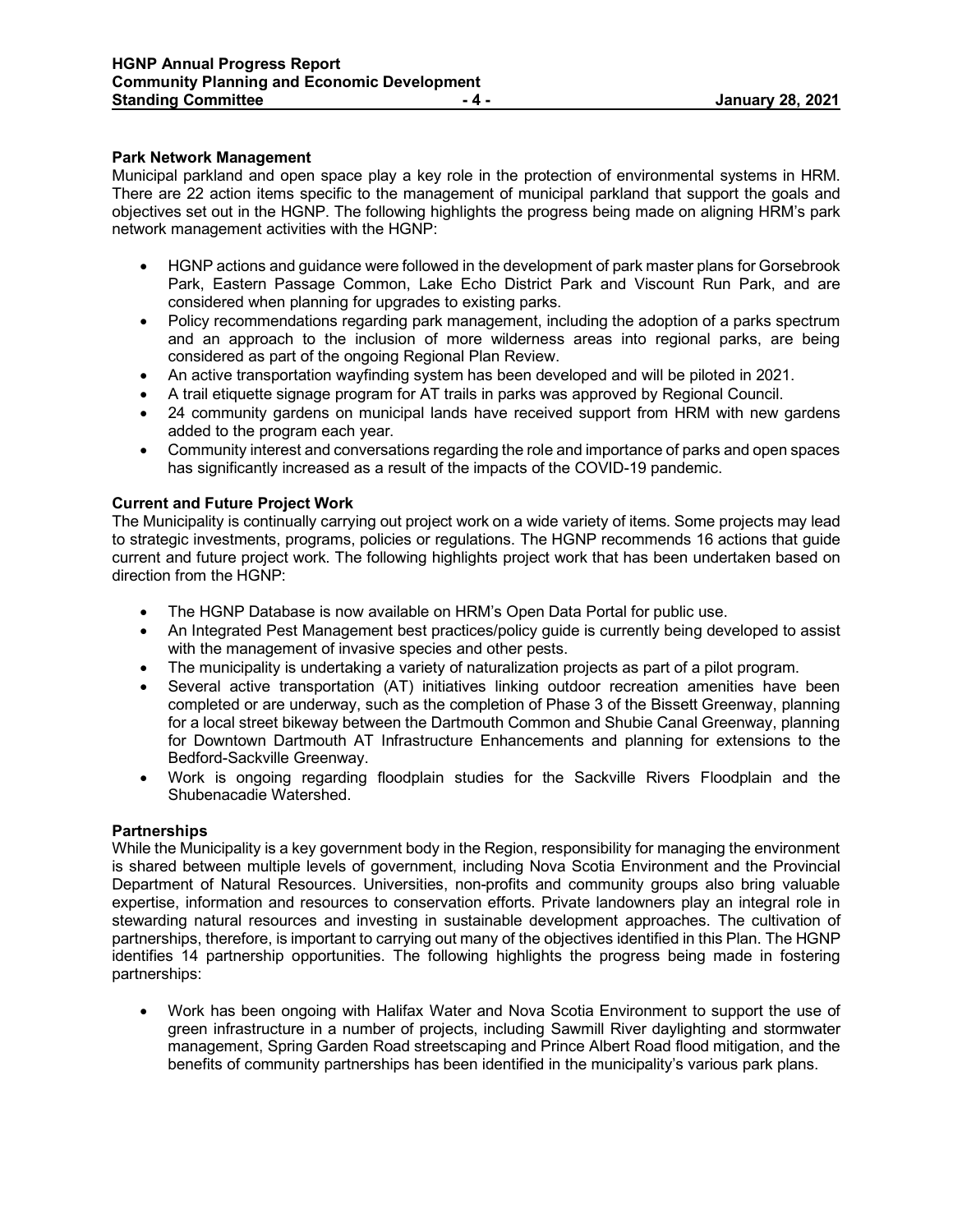- Regional Council approved a contribution of \$750,000 to assist the Nova Scotia Nature Trust in its purchase of lands associated with the Blue Mountain-Birch Cove Lakes area, located between two provincial protected Wilderness Areas.
- HRM has begun to participate in the Nova Scotia Connectivity Network with representatives from the Province and other community groups to provide updates on connectivity initiatives across Nova Scotia.
- Regular discussions are held with provincial staff regarding coordination with respect to areas such Blue Mountain-Birch Cove Lakes.
- Work has been ongoing to support AT initiatives on Provincial lands, including multi-use pathways between the Chain of Lakes Trail and Walter Havill Drive, and in Sackville Lakes Provincial Park.

# **FINANCIAL IMPLICATIONS**

There are no financial implications associated with this information report.

# **COMMUNITY ENGAGEMENT**

The Halifax Green Network Plan was informed by three phases of extensive engagement with residents from urban, suburban and rural communities, provincial government departments and stakeholder groups. Those consultations provided valuable insight to inform the vision, principles, objectives, and actions within the HGNP. Additional public engagement will be carried out for individual HGNP action items as appropriate on a case-by-case basis.

# **ATTACHMENTS**

Attachment A Detailed Halifax Green Network Plan Progress Update

A copy of this report can be obtained online a[t halifax.ca](http://www.halifax.ca/) or by contacting the Office of the Municipal Clerk at 902.490.4210.

Report Prepared by: Kathleen Fralic, Planner III, 902.233.2501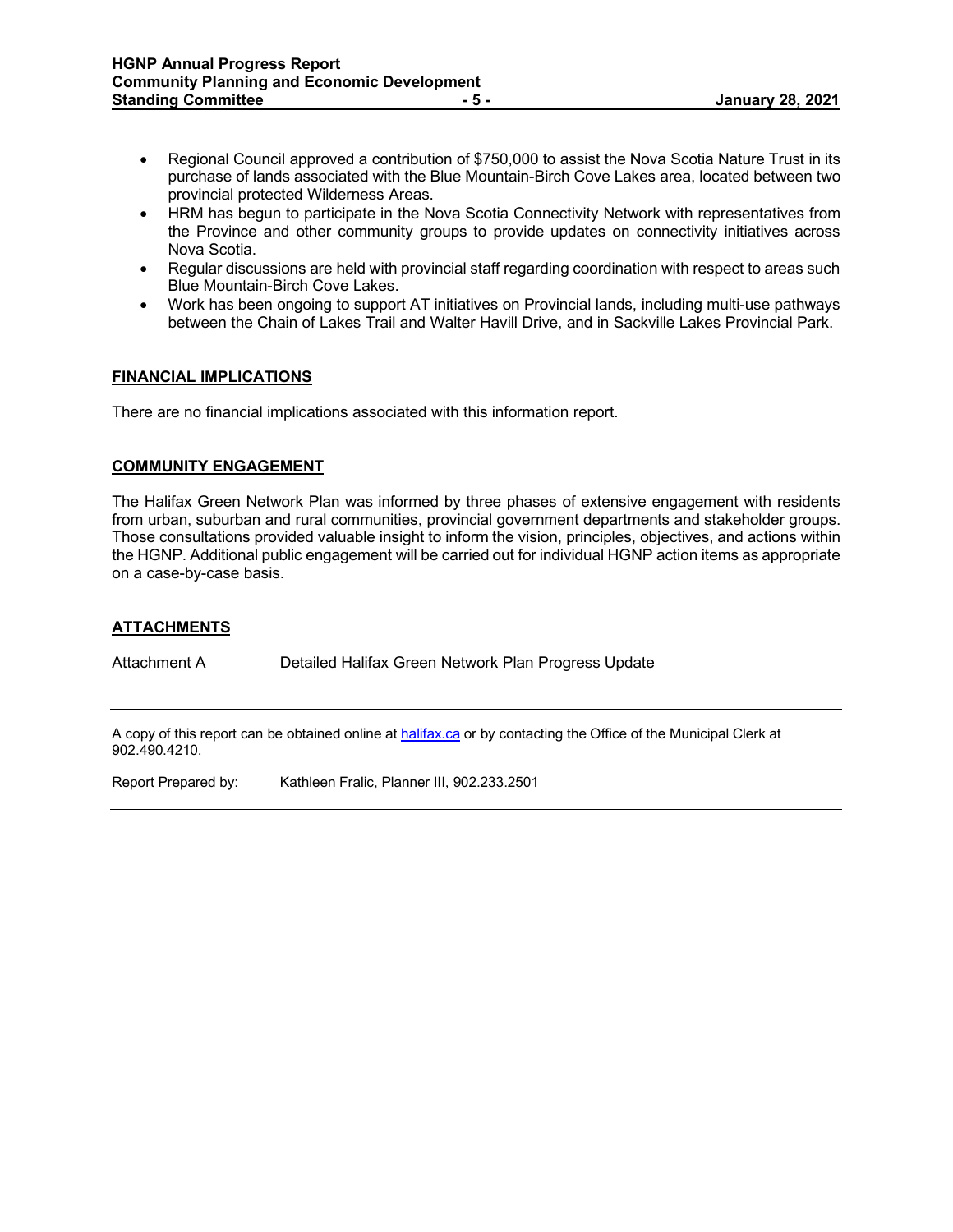# **Halifax Green Network Plan 2020 Progress Update**

|                    | <b>6.1 LAND USE PLANNING</b> |                                                                                                                                                                                                                                                                                                                                                                                                                                                                                                                                                                                                                                                                                                                                                                                                                                                                                                                                                                                                                                                                                |                  |                                                                                                                                                                                                                                                                                                                                                             |                                                                                                                                                                                                                                                                                                                                             |
|--------------------|------------------------------|--------------------------------------------------------------------------------------------------------------------------------------------------------------------------------------------------------------------------------------------------------------------------------------------------------------------------------------------------------------------------------------------------------------------------------------------------------------------------------------------------------------------------------------------------------------------------------------------------------------------------------------------------------------------------------------------------------------------------------------------------------------------------------------------------------------------------------------------------------------------------------------------------------------------------------------------------------------------------------------------------------------------------------------------------------------------------------|------------------|-------------------------------------------------------------------------------------------------------------------------------------------------------------------------------------------------------------------------------------------------------------------------------------------------------------------------------------------------------------|---------------------------------------------------------------------------------------------------------------------------------------------------------------------------------------------------------------------------------------------------------------------------------------------------------------------------------------------|
| <b>ACTION</b><br># | <b>THEME</b>                 | <b>ACTION</b>                                                                                                                                                                                                                                                                                                                                                                                                                                                                                                                                                                                                                                                                                                                                                                                                                                                                                                                                                                                                                                                                  | <b>DIRECTION</b> | 2019 UPDATE                                                                                                                                                                                                                                                                                                                                                 | 2020 UPDATE                                                                                                                                                                                                                                                                                                                                 |
| $\mathbf{1}$       | Ecology                      | Refine and incorporate the Green Network Ecology Map (Map 5 on page 35) into<br>the Regional Plan and use it to guide regional planning decisions related to the<br>location and shape of:<br>» Urban service boundaries<br>» Rural centres<br>» Nature parks<br>» Conservation design developments                                                                                                                                                                                                                                                                                                                                                                                                                                                                                                                                                                                                                                                                                                                                                                            | 2-7 Years        | In progress:<br>• Narrowly focused Regional Plan amendments,<br>prior to the next Regional Plan Review, that<br>references the HGNP Map within the<br>Conservation Design development agreement<br>policy criteria is targeted to be presented to<br>Council in August, 2019.<br>• To be further completed as part of the<br>upcoming Regional Plan review. | In progress:<br>Narrowly focused Regional Plan<br>amendments to include the HGNP<br>Ecology Map within the Conservation<br>Design development agreement criteria<br>adopted by Regional Council on<br>September 24, 2019.<br>Supported by Action 23 of HalifACT.<br>To be further completed as part of the<br>ongoing Regional Plan review. |
| 2                  | Ecology                      | Consider the following design and management guidelines when planning,<br>maintaining and restoring essential and important corridors (Map 5 on page 35)<br>through Municipal Planning Strategies and Land Use By-laws:<br>» Essential corridors should ideally be greater than 1km wide and composed of<br>intact natural habitat, wherever possible<br>» The width of essential corridors should increase in proportion to its length (i.e. the<br>longer the corridor, the wider it should be)<br>» Where a 1km width is not possible for essential corridors, maintain what remains,<br>seek opportunities to restore disturbed areas and mitigate the impacts of nearby<br>human activity<br>» Maintain a minimum corridor width of 100m for important corridors to connect<br>natural habitats<br>» Where intact important corridors are unavailable and/or not possible to restore,<br>maintain the largest possible remnant patches and encourage best management<br>practices in intervening areas to provide opportunities for wildlife movement<br>between patches. | Guidance         | Guidance in use: guidelines are being used to<br>guide master planning background studies and<br>reviews.                                                                                                                                                                                                                                                   | Guidance in use:<br>Supported by Action 23 of HalifACT.<br>HRM has been included in the Nova<br>Scotia Connectivity Network.<br>Guidelines are being used to guide master<br>planning background studies and reviews.<br>To be considered as part of the ongoing<br>Regional Plan review.                                                   |
| 3                  | Ecology                      | Amend Municipal Planning Strategies to clarify and ensure that environmental<br>sensitive areas are identified and considered during the review of all discretionary<br>planning applications (i.e. rezoning and development agreement applications).                                                                                                                                                                                                                                                                                                                                                                                                                                                                                                                                                                                                                                                                                                                                                                                                                          | 2-7 Years        | In progress:<br>• Addressed within the proposed Centre Plan<br>Package A Discretionary Approvals Policy<br>10.6.<br>• To be completed for other areas as part of the<br>upcoming Regional Plan review and on-going<br>By-law Simplification Program.                                                                                                        | In progress:<br>Supported by Actions 23, 25 and 26 of<br>HalifACT.<br>To be completed as part of the ongoing<br>Regional Plan review and By-law<br>Simplification Program.                                                                                                                                                                  |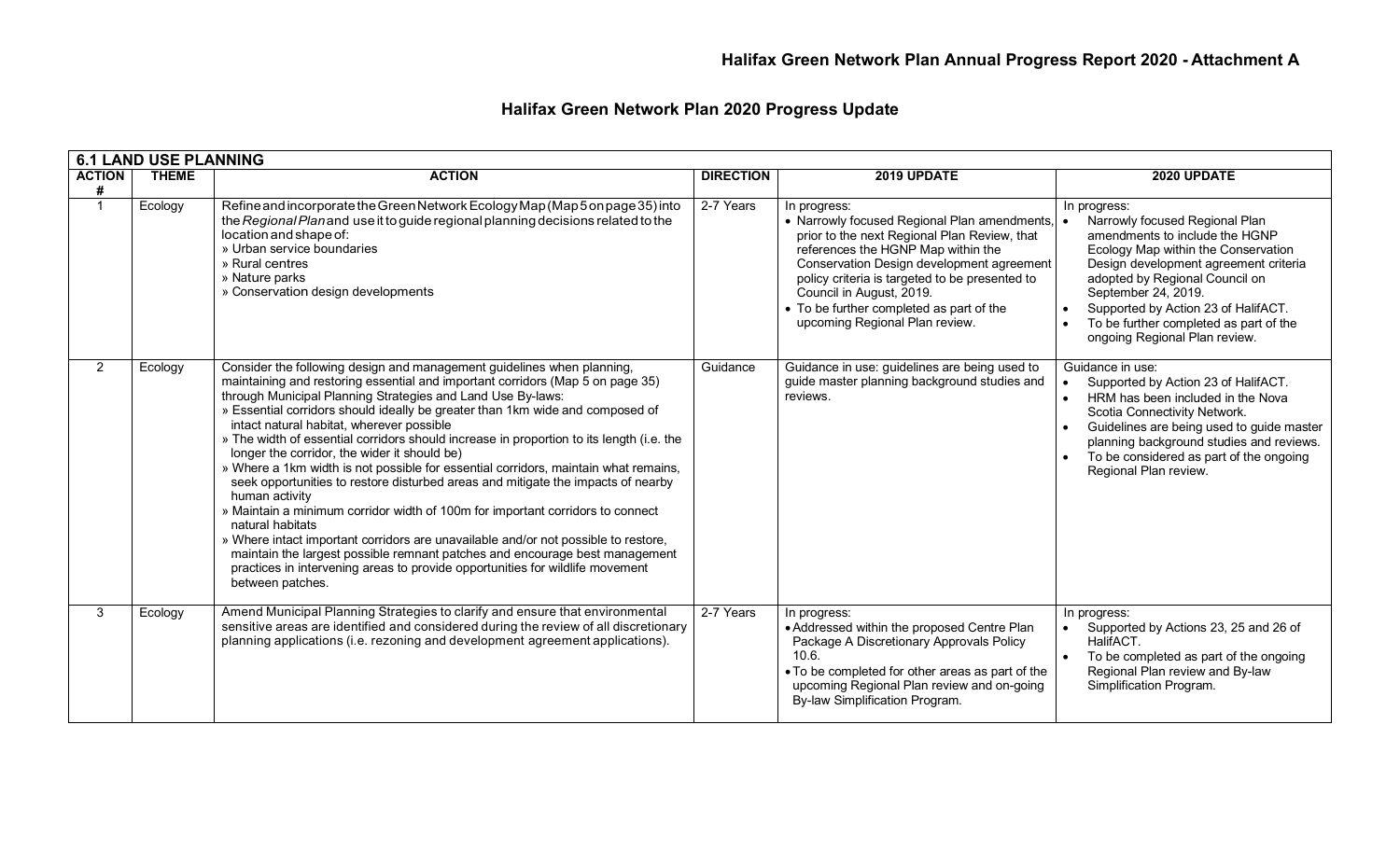| 4 | Ecology | Amend the Regional Plan to emphasize the importance of identifying and<br>protecting environmental sensitive areas during master neighbourhood planning<br>exercises (secondary planning).                                                                                                                                                                                                                                                                                                                                                                                                                                                                                                                                                                                                                                                                                                                                                                                                                                                                                                                                                                                                                                                                                                                                                                                                                                                        | 2-7 Years | In progress: Project planning for the next<br>Regional Plan review is underway and is<br>targeted to be presented to Regional Council for<br>formal initiation in fall 2019.                                                                                                      | In progress:<br>Supported by Actions 23, 25 and 26 of<br>HalifACT.<br>To be completed as part of the ongoing<br>$\bullet$<br>Regional Plan review.                                                                                                                                                                                                             |
|---|---------|---------------------------------------------------------------------------------------------------------------------------------------------------------------------------------------------------------------------------------------------------------------------------------------------------------------------------------------------------------------------------------------------------------------------------------------------------------------------------------------------------------------------------------------------------------------------------------------------------------------------------------------------------------------------------------------------------------------------------------------------------------------------------------------------------------------------------------------------------------------------------------------------------------------------------------------------------------------------------------------------------------------------------------------------------------------------------------------------------------------------------------------------------------------------------------------------------------------------------------------------------------------------------------------------------------------------------------------------------------------------------------------------------------------------------------------------------|-----------|-----------------------------------------------------------------------------------------------------------------------------------------------------------------------------------------------------------------------------------------------------------------------------------|----------------------------------------------------------------------------------------------------------------------------------------------------------------------------------------------------------------------------------------------------------------------------------------------------------------------------------------------------------------|
| 5 | Ecology | Amend Municipal Planning Strategies and Land Use By-laws to consolidate<br>environmental protection zones, which prohibit most forms of development, and<br>apply these zones to areas with significantly sized vulnerable landforms, such<br>as ravines and bluffs.                                                                                                                                                                                                                                                                                                                                                                                                                                                                                                                                                                                                                                                                                                                                                                                                                                                                                                                                                                                                                                                                                                                                                                              | 2-7 Years | In progress: Project planning for the next<br>Regional Plan review is underway and is<br>targeted to be presented to Regional Council for<br>formal initiation in fall 2019.                                                                                                      | In progress:<br>Supported by Actions 23, 25 and 26 of<br>$\bullet$<br>HalifACT.<br>To be completed as part of the ongoing<br>Regional Plan review and By-law<br>Simplification Program.                                                                                                                                                                        |
| 6 | Ecology | Amend Municipal Planning Strategies and Land Use By-laws to consolidate, clarify<br>and refine the Municipality's variable approach to watercourse buffers. Specific<br>measures to consider include:<br>» Consolidating environmental protection zones and applying these zones to<br>sensitive riparian areas and wetlands, such as coastal marshlands, floodways and<br>large wetland complexes, based on detailed mapping and analysis<br>» Increasing the minimum required riparian buffer around drinking water supply<br>sources, established under the Protected Water Supply Zone, from 30.5 to 100 m<br>» Establishing a consistent watercourse buffer requirement for industrial zones and<br>uses, which currently range from 20 to 100 m for some zones and specific uses<br>» Increasing the standard watercourse buffer requirement from 20 to 30 m for<br>watercourses that are greater than 50 cm wide<br>» Maintaining a watercourse buffer requirement of 20 metres for watercourses that<br>are intermittent or less than 50 cm wide<br>» Maintaining special watercourse buffering requirements established for vulnerable<br>areas, such as the special requirements that apply to Cow Bay<br>» Removing the formula to increase the buffer requirements based on slope for<br>inland watercourses (not marine coast), as the requirement is rarely applicable<br>and adds unnecessary complexity to the permitting process | 2-7 Years | In progress: Project planning for the next<br>Regional Plan review is underway and is<br>targeted to be presented to Regional Council for<br>formal initiation in fall 2019.                                                                                                      | In progress:<br>Supported by Actions 27 and 28 of<br>$\bullet$<br>HalifACT.<br>To be completed as part of the ongoing<br>Regional Plan review and By-law<br>Simplification Program.                                                                                                                                                                            |
| 8 | Ecology | Update the landscaping requirements in the Land Use By-laws to support the<br>implementation of the Urban Forest Master Plan by prohibiting the use of invasive<br>species.                                                                                                                                                                                                                                                                                                                                                                                                                                                                                                                                                                                                                                                                                                                                                                                                                                                                                                                                                                                                                                                                                                                                                                                                                                                                       | 2-7 Years | In progress:<br>• The proposed Centre Plan Package A includes   •<br>landscaping requirements that prohibited the<br>use of invasive species.<br>• To be completed for other areas as part of the<br>upcoming Regional Plan Review and on-going<br>By-law Simplification program. | In progress:<br>To be completed as part of the ongoing<br>Regional Plan review and By-law<br>Simplification Program.<br>To be considered as part of an Integrated<br>Pest Management best practices/policy<br>guide currently being developed to assist<br>with the management of invasive species<br>and other pests. Anticipated to be<br>completed in 2021. |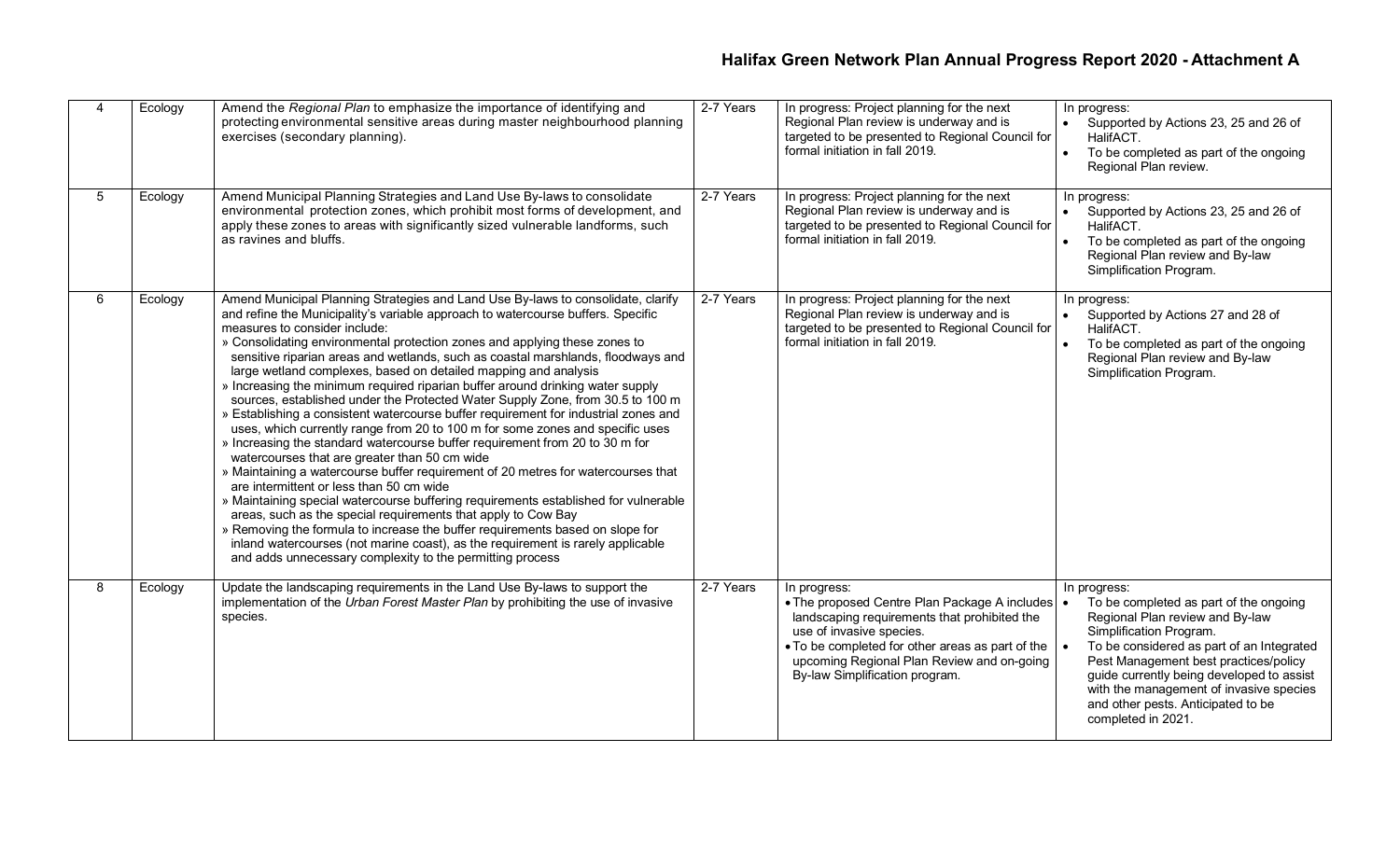| 19 | Working<br>Landscapes | Amend Municipal Planning Strategies and Land Use By-laws to direct<br>residential uses away from areas suitable for resource extraction and forestry<br>uses. (See the Community Shaping Section for more specific direction<br>concerning rural centres and conservation design developments).                                                                                                                                                                                                                                                                                                                                                                                              | 2-7 Years | In progress: Project planning for the next<br>Regional Plan review is underway and is<br>targeted to be presented to Regional Council for<br>formal initiation in fall 2019.                                                                                                                                                                                                                                                                                                                                                            | In progress:<br>Supported by Action 23 of HalifACT.<br>$\bullet$<br>To be completed as part of the ongoing<br>Regional Plan review and By-law<br>Simplification Program.                                                                                                                                                                                                                                             |
|----|-----------------------|----------------------------------------------------------------------------------------------------------------------------------------------------------------------------------------------------------------------------------------------------------------------------------------------------------------------------------------------------------------------------------------------------------------------------------------------------------------------------------------------------------------------------------------------------------------------------------------------------------------------------------------------------------------------------------------------|-----------|-----------------------------------------------------------------------------------------------------------------------------------------------------------------------------------------------------------------------------------------------------------------------------------------------------------------------------------------------------------------------------------------------------------------------------------------------------------------------------------------------------------------------------------------|----------------------------------------------------------------------------------------------------------------------------------------------------------------------------------------------------------------------------------------------------------------------------------------------------------------------------------------------------------------------------------------------------------------------|
| 20 | Working<br>Landscapes | Amend Municipal Planning Strategies and Land Use By-laws to provide more<br>opportunities for uses that support primary resource industries, such as<br>aggregate and wood processing facilities in locations with high value working<br>landscapes (Map 7 on page 43). Specific measures to consider include providing<br>as-of-right development opportunities (without a lengthy rezoning or<br>development agreement process) for resource developments that locate in<br>areas that are buffered from nearby residential areas, wildlife corridors and core<br>areas shown on the Green Network Ecology Map (Map 5 on page 35).                                                         | 2-7 Years | In progress: Project planning for the next<br>Regional Plan review is underway and is<br>targeted to be presented to Regional Council for<br>formal initiation in fall 2019.                                                                                                                                                                                                                                                                                                                                                            | In progress:<br>Supported by Actions 23 and 25 of<br>$\bullet$<br>HalifACT.<br>To be completed as part of the ongoing<br>Regional Plan review and By-law<br>Simplification Program.                                                                                                                                                                                                                                  |
| 21 | Working<br>Landscapes | Amend the Regional Plan to limit or prohibit conservation design developments<br>in the Agricultural Designation.                                                                                                                                                                                                                                                                                                                                                                                                                                                                                                                                                                            | 2-7 Years | In progress: Project planning for the next<br>Regional Plan review is underway and is<br>targeted to be presented to Regional Council for<br>formal initiation in fall 2019.                                                                                                                                                                                                                                                                                                                                                            | In progress: To be considered as part of the<br>ongoing Regional Plan review.                                                                                                                                                                                                                                                                                                                                        |
| 22 | Working<br>Landscapes | Amend Municipal Planning Strategies and Land-Use By-laws to encourage<br>agricultural developments and supportive uses to locate and expand in<br>agricultural areas. Specific measures to consider include:<br>» Ensuring setback and separation distance requirements are reasonable and do<br>not unduly restrict the development or expansion of processing facilities or<br>agricultural structures.<br>» Reducing the size and extent of non-agricultural uses in agricultural areas to limit<br>the loss of high quality soils to non-agricultural developments.<br>» Ensuring permitted agricultural-related uses are inclusive of changing business<br>practices and opportunities. | 2-7 Years | In progress: Project planning for the next<br>Regional Plan review is underway and is<br>targeted to be presented to Regional Council for<br>formal initiation in fall 2019.                                                                                                                                                                                                                                                                                                                                                            | In progress:<br>Supported by Action 35 of HalifACT.<br>$\bullet$<br>To be completed as part of the ongoing<br>Regional Plan review and By-law<br>Simplification Program.                                                                                                                                                                                                                                             |
| 24 | Working<br>Landscapes | Amend Municipal Planning Strategies and Land Use By-laws to encourage small-<br>scale agriculture on private properties. Specific measures to consider include:<br>» Removing barriers to appropriately-scaled urban agriculture and food retail on<br>private property including, road side stands and animal husbandry<br>» When reviewing landscaping requirements, ensure that edible landscaping, such<br>as fruit trees and herb gardens, are permitted types of vegetation                                                                                                                                                                                                            | 2-7 Years | In progress:<br>• Proposed Centre Plan Package A includes<br>increased opportunities for urban agriculture,<br>including bee keeping and the keeping of<br>chickens (hens). Landscaping provisions will<br>permit edible plants.<br>• On July 30, 2019, Regional Council initiated a<br>region wide planning process to consider<br>permitting the keeping of chickens as an<br>accessory residential use in all parts of the<br>Municipality.<br>• To be further advanced as part of the<br>upcoming Regional Plan Review and on-going | In progress:<br>Supported by Action 35 of HalifACT.<br>Engagement regarding permitting the<br>keeping of chickens as an accessory<br>residential use in all parts of the<br>Municipality has taken place and a<br>recommendation report is anticipated to<br>be reviewed by Regional Council in 2021.<br>To be further advanced as part of the<br>ongoing Regional Plan review and By-law<br>Simplification Program. |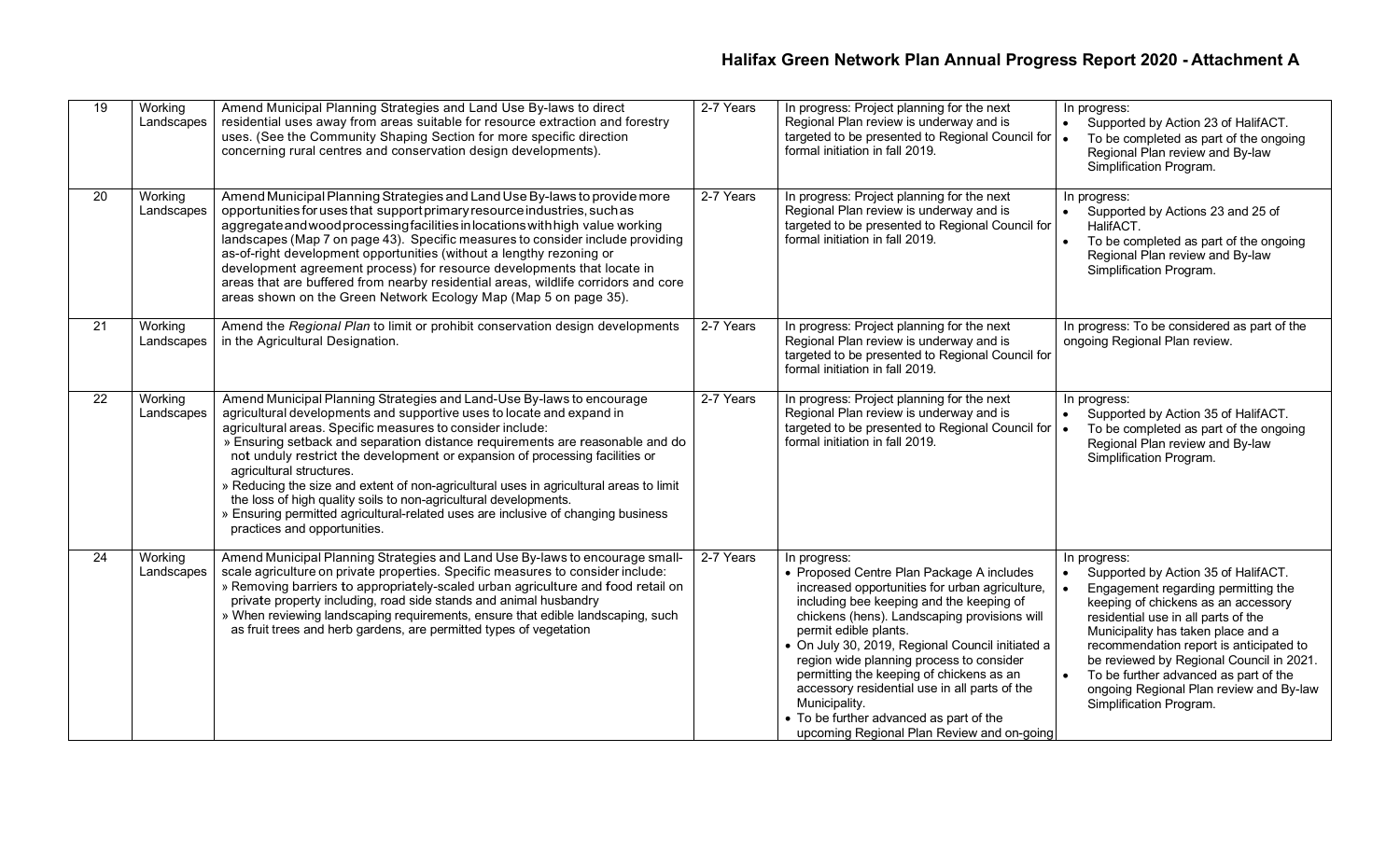|                 |                       |                                                                                                                                                                                                                                                                                                                                                                                                                                                                                                                                                                                                                                                                                                                                                                                                                                                                                                       |           | By-law Simplification program.                                                                                                                                                                                                     |                                                                                                                                                                |
|-----------------|-----------------------|-------------------------------------------------------------------------------------------------------------------------------------------------------------------------------------------------------------------------------------------------------------------------------------------------------------------------------------------------------------------------------------------------------------------------------------------------------------------------------------------------------------------------------------------------------------------------------------------------------------------------------------------------------------------------------------------------------------------------------------------------------------------------------------------------------------------------------------------------------------------------------------------------------|-----------|------------------------------------------------------------------------------------------------------------------------------------------------------------------------------------------------------------------------------------|----------------------------------------------------------------------------------------------------------------------------------------------------------------|
| 26              | Working<br>Landscapes | Amend Municipal Planning Strategies and Land Use By-laws to ensure that rural<br>industrial developments are adequately screened from scenic roads and trails.                                                                                                                                                                                                                                                                                                                                                                                                                                                                                                                                                                                                                                                                                                                                        | 2-7 Years | In progress: Project planning for the next<br>Regional Plan review is underway and is<br>targeted to be presented to Regional Council for<br>formal initiation in fall 2019.                                                       | In progress: To be completed as part of the<br>ongoing Regional Plan review and By-law<br>Simplification Program.                                              |
| 27              | Working<br>Landscapes | Review Municipal Planning Strategies and Land Use By-laws to maintain and,<br>where needed, increase lot size and frontage requirements to prevent dense<br>"ribbon development" along scenic routes located between rural centres.                                                                                                                                                                                                                                                                                                                                                                                                                                                                                                                                                                                                                                                                   | 2-7 Years | In progress:<br>• Rural development patterns research<br>completed as part of the P&D Rural team work<br>plan.<br>• To be completed as part of the upcoming<br>Regional Plan Review and on-going By-law<br>Simplification program. | In progress:<br>• Supported by Action 23 of HalifACT<br>• To be completed as part of the ongoing<br>Regional Plan review and By-law<br>Simplification Program. |
| 28              | Working<br>Landscapes | Amend Municipal Planning Strategies and Land Use By-laws to encourage both<br>small- and large-scale tourism related uses in rural areas. Specific measures to<br>consider include:<br>» Relaxing restrictions for home-based businesses that cater to tourists, such as<br>bed and breakfast operations, accessory cabins, tour operations, arts and crafts,<br>farm stays, and commercial recreation (such as kayak rentals etc.)<br>» Where not already permitted, considering the development of large-scale<br>resorts, campgrounds, spas and hotels by rezoning or development agreement<br>in rural areas that balance tourism opportunities with impacts on the<br>environment and nearby residents<br>» Enabling the development of resource-based and eco-tourism opportunities,<br>including fishing, wildlife viewing, hunting, agriculture and forestry focused tours<br>and experiences | 2-7 Years | In progress:<br>• Background research is underway as part of<br>the P&D Rural team work plan.<br>• To be completed as part of the upcoming<br>Regional Plan Review and on-going By-law<br>Simplification Program.                  | In progress:<br>• To be completed as part of the ongoing<br>Regional Plan review and By-law<br>Simplification Program.                                         |
| 29              | Community<br>Shaping  | Amend the Regional Plan to ensure that the Green Network map (Map 5 on<br>page 35), is considered when reviewing changes to the Urban Service Area<br>boundary, Urban Settlement Designation, Urban Reserve Designation, and<br>when preparing Secondary Planning Strategies.                                                                                                                                                                                                                                                                                                                                                                                                                                                                                                                                                                                                                         | 2-7 Years | In progress: Project planning for the next<br>Regional Plan review is underway and is<br>targeted to be presented to Regional Council for<br>formal initiation in fall 2019.                                                       | In progress:<br>Supported by Action 23 of HalifACT.<br>$\bullet$<br>To be completed as part of the ongoing<br>Regional Plan review.                            |
| $\overline{30}$ | Community<br>Shaping  | Amend the Regional Plan to clarify the purpose and scope of land suitability<br>assessments, which identify vulnerable landforms and other ecological features,<br>as base information needed to inform the design of new mixed-use<br>neighbourhoods and business park developments.                                                                                                                                                                                                                                                                                                                                                                                                                                                                                                                                                                                                                 | 2-7 Years | In progress: Project planning for the next<br>Regional Plan review is underway and is<br>targeted to be presented to Regional Council for<br>formal initiation in fall 2019.                                                       | In progress:<br>Supported by Action 23 of HalifACT.<br>$\bullet$<br>To be completed as part of the ongoing<br>$\bullet$<br>Regional Plan review.               |
| 31              | Community<br>Shaping  | Amend the Regional Planto prioritize the redevelopment of brownfield sites<br>and other underdeveloped urban infill sites ahead of undisturbed greenfield<br>sites.                                                                                                                                                                                                                                                                                                                                                                                                                                                                                                                                                                                                                                                                                                                                   | 2-7 Years | In progress: Project planning for the next<br>Regional Plan review is underway and is<br>targeted to be presented to Regional Council for<br>formal initiation in fall 2019.                                                       | In progress:<br>Supported by Action 23 of HalifACT.<br>$\bullet$<br>$\bullet$<br>To be completed as part of the ongoing<br>Regional Plan review.               |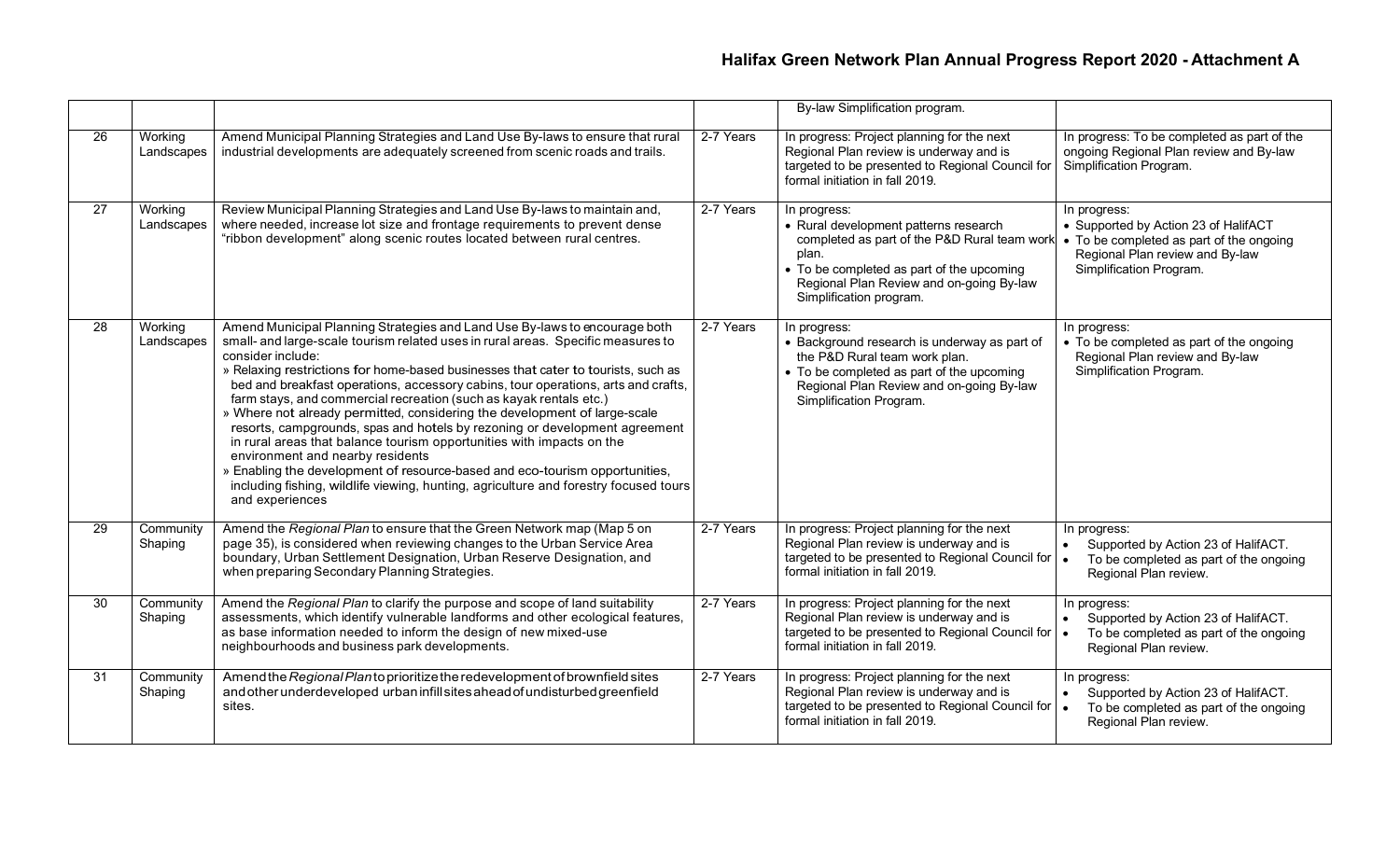| 32              | Community<br>Shaping  | Amend the Regional Plan and Municipal Planning Strategies to prioritize the<br>preservation and creation of natural connections to the Chebucto Peninsula<br>(Map 9) from the Mainland when reviewing development proposals and updating<br>planning policies and zoning in the area. Specific connections to review and<br>prioritize are highlighted on Map 9.                                                                                                                                                                                                                                                                                    | 2-7 Years | In progress: Project planning for the next<br>Regional Plan review is underway and is<br>targeted to be presented to Regional Council for<br>formal initiation in fall 2019.                                      | In progress:<br>Supported by Actions 23, 25 and 26 of<br>HalifACT.<br>To be completed as part of the ongoing<br>Regional Plan review and By-law<br>Simplification Program.              |
|-----------------|-----------------------|-----------------------------------------------------------------------------------------------------------------------------------------------------------------------------------------------------------------------------------------------------------------------------------------------------------------------------------------------------------------------------------------------------------------------------------------------------------------------------------------------------------------------------------------------------------------------------------------------------------------------------------------------------|-----------|-------------------------------------------------------------------------------------------------------------------------------------------------------------------------------------------------------------------|-----------------------------------------------------------------------------------------------------------------------------------------------------------------------------------------|
| $\overline{35}$ | Community<br>Shaping  | Amend the Regional Plan to better define the size, shape and location of all<br>rural centres in relation to natural corridors and valued open spaces.                                                                                                                                                                                                                                                                                                                                                                                                                                                                                              | 2-7 Years | In progress: Project planning for the next<br>Regional Plan review is underway and is<br>targeted to be presented to Regional Council for<br>formal initiation in fall 2019.                                      | In progress:<br>Supported by Actions 23, 25 and 26 of<br>HalifACT.<br>To be completed as part of the ongoing<br>Regional Plan review.                                                   |
| 36              | Community<br>Shaping  | Amend the Regional Plan by updating the conservation design development<br>policies to streamline the planning process for proposed developments located<br>within rural centres. Specific planning approaches to consider include:<br>» Site plan approvals, which can direct development to suitable areas, without<br>involving the lengthier development agreement process<br>» Enabling as-of-right developments within carefully selected pre-zoned areas                                                                                                                                                                                     | 2-7 Years | In progress:<br>• Background research is underway as part of<br>the P&D Rural Team work plan.<br>• To be completed as part of the upcoming<br>Regional Plan review and on-going By-law<br>Simplification program. | In progress:<br>$\bullet$<br>Supported by Actions 23, 25 and 26 of<br>HalifACT.<br>To be completed as part of the ongoing<br>Regional Plan review and By-law<br>Simplification Program. |
| 37              | Community<br>Shaping  | Amend the Regional Plan conservation design development agreement policies to:<br>» Further focus development within rural centres<br>» Avoid conflicts with working landscapes<br>» Direct development to the edges of the core areas shown on the Green Network<br>Ecology Map (Map 5 on page 35)<br>» Preserve the essential and important corridors shown on the Green Network<br>Ecology Map (Map 5 on page 35)<br>» Take a cautious approach to development within areas of high environmental<br>value (Map 5 on page 35) by ensuring the underlying values are investigated and<br>conserved and any impacts from development are mitigated | 2-7 Years | In progress:<br>• Background research is underway as part of<br>the P&D Rural Team work plan.<br>• To be completed as part of the upcoming<br>Regional Plan review and on-going By-law<br>Simplification program. | In progress:<br>Supported by Actions 23, 25 and 26 of<br>$\bullet$<br>HalifACT.<br>To be completed as part of the ongoing<br>Regional Plan review and By-law<br>Simplification Program. |
| 62              | Outdoor<br>Recreation | During the next Regional Plan review, amend the Regional Plan concerning<br>Regional Parks to differentiate Regional Park types with particular regard to<br>Nature Parks - which are specially designed to protect an area of land and/or<br>water, support natural processes, species and habitat; and where human<br>activities are primarily passive (e.g. hiking, nature interpretation and<br>appreciation), and do not compromise ecological function.                                                                                                                                                                                       | 2-7 Years | In progress: Project planning for the next<br>Regional Plan review is underway and is<br>targeted to be presented to Regional Council for<br>formal initiation in fall 2019.                                      | In progress:<br>Supported by Actions 23, 25 and 26 of<br>HalifACT.<br>To be completed as part of the ongoing<br>Regional Plan review.                                                   |
| 66              | Outdoor<br>Recreation | During the next Regional Plan review amend the Regional Plan to recognize<br>recent land acquisitions (pending) within the Purcell's Cove Backlands as<br>Regional Park and consider open space planning for the remainder of this area.                                                                                                                                                                                                                                                                                                                                                                                                            | 2-7 Years | In progress: Project planning for the next<br>Regional Plan review is underway and is<br>targeted to be presented to Regional Council for<br>formal initiation in fall 2019.                                      | In progress:<br>Supported by Actions 23, 25 and 26 of<br>$\bullet$<br>HalifACT.<br>To be completed as part of the ongoing<br>Regional Plan review.                                      |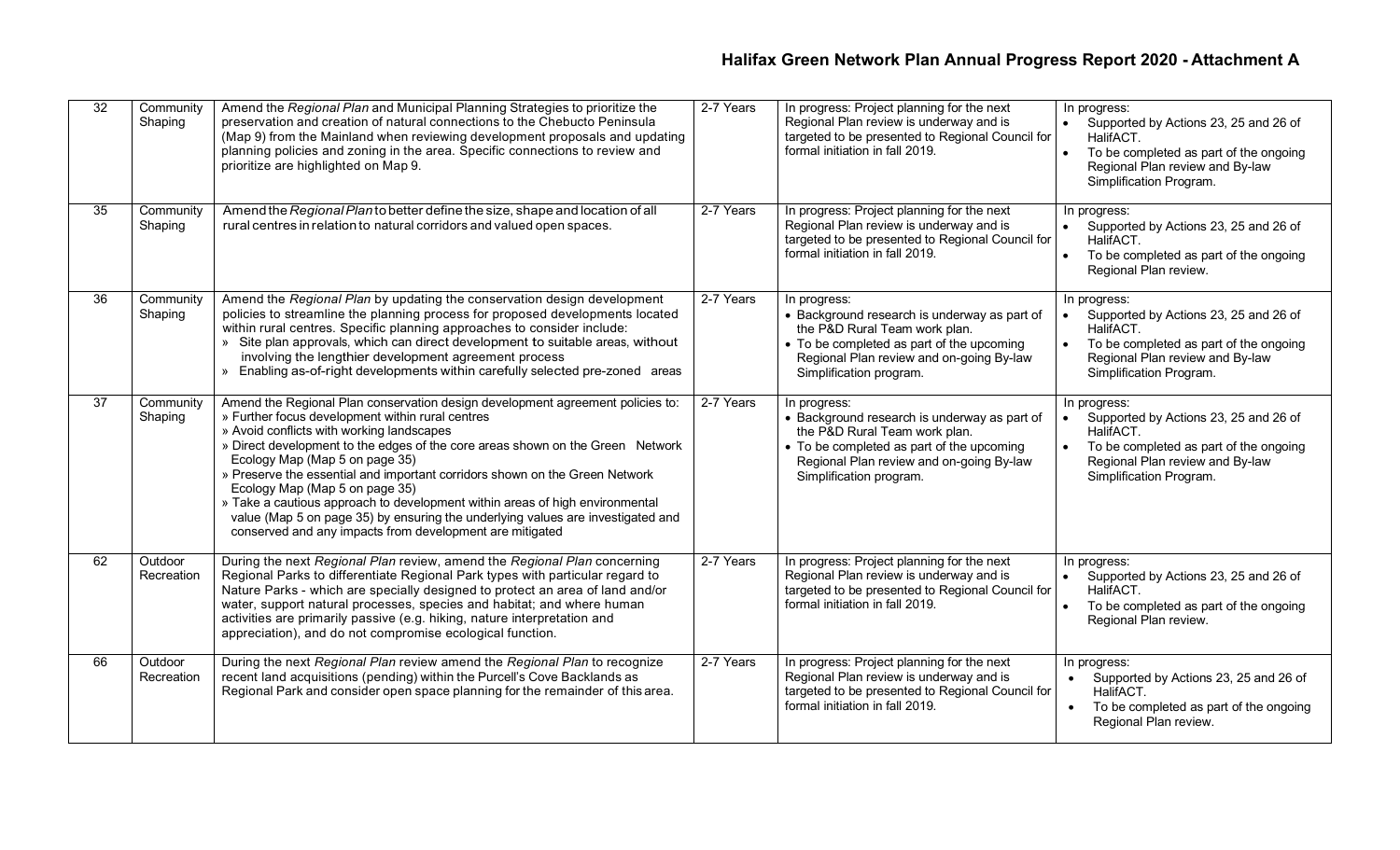| 67 | Outdoor<br>Recreation  | During the next Regional Plan review amend the Regional Plan to recognize<br>community land conservation initiatives as part of the 100 Wild Islands.                                                                                                                                                               | 2-7 Years | In progress: Project planning for the next<br>Regional Plan review is underway and is<br>targeted to be presented to Regional Council for<br>formal initiation in fall 2019.                                                                                                                                                                     | In progress:<br>Supported by Actions 23, 25 and 26 of<br>HalifACT.<br>To be completed as part of the ongoing<br>Regional Plan review.                                                                                                                                                                                                                                                                                                      |
|----|------------------------|---------------------------------------------------------------------------------------------------------------------------------------------------------------------------------------------------------------------------------------------------------------------------------------------------------------------|-----------|--------------------------------------------------------------------------------------------------------------------------------------------------------------------------------------------------------------------------------------------------------------------------------------------------------------------------------------------------|--------------------------------------------------------------------------------------------------------------------------------------------------------------------------------------------------------------------------------------------------------------------------------------------------------------------------------------------------------------------------------------------------------------------------------------------|
| 73 | Cultural<br>Landscapes | Amend the Regional Plan to clarify the scope and purpose of cultural landscape<br>studies, based on the Cultural Landscape Framework Study, as an integral<br>component of master neighbourhood and business park planning initiatives and<br>the identification, preservation and celebration of these landscapes. | 2-7 Years | In progress:<br>• Through the Culture and Heritage Priorities<br>Plan (CHPP), staff are developing a guide for<br>completing culture and heritage assessments.<br>The draft CHPP is targeted to be presented to<br>CPED in fall 2019.<br>• Amendments to the Regional Plan will be<br>completed as part of the upcoming Regional<br>Plan review. | In progress:<br>The Culture and Heritage Priorities Plan<br>(now known as Sharing Our Stories) is<br>expected to provide direction on the<br>identification, prioritization and<br>implementation of cultural landscapes.<br>Sharing Our Stories is currently<br>undergoing stakeholder consultation and<br>is targeted to be presented to Regional<br>Council in 2021.<br>To be completed as part of the ongoing<br>Regional Plan review. |
| 74 | Cultural<br>Landscapes | Amend the Regional Plan to include cultural landscapes as elements that must<br>be considered when preparing conservation design development agreements.                                                                                                                                                            | 2-7 Years | In progress: Project planning for the next<br>Regional Plan review is underway and is<br>targeted to be presented to Regional Council for<br>formal initiation in fall 2019.                                                                                                                                                                     | In progress: To be completed as part of the<br>ongoing Regional Plan review.                                                                                                                                                                                                                                                                                                                                                               |

|               | <b>6.2 PARK NETWORK MANAGEMENT</b> |                                                                                                                                                                 |                  |                                                                                                                                        |                                                                                                                                                                                                                                                                                                                                                                                                                                                                                                      |  |  |  |  |
|---------------|------------------------------------|-----------------------------------------------------------------------------------------------------------------------------------------------------------------|------------------|----------------------------------------------------------------------------------------------------------------------------------------|------------------------------------------------------------------------------------------------------------------------------------------------------------------------------------------------------------------------------------------------------------------------------------------------------------------------------------------------------------------------------------------------------------------------------------------------------------------------------------------------------|--|--|--|--|
| <b>ACTION</b> | <b>THEME</b>                       | <b>ACTION</b>                                                                                                                                                   | <b>DIRECTION</b> | 2019 UPDATE                                                                                                                            | 2020 UPDATE                                                                                                                                                                                                                                                                                                                                                                                                                                                                                          |  |  |  |  |
|               |                                    |                                                                                                                                                                 |                  |                                                                                                                                        |                                                                                                                                                                                                                                                                                                                                                                                                                                                                                                      |  |  |  |  |
| 23            | Working<br>Landscapes              | Balanced with other open space uses, support community gardens and other<br>forms of food production in public parks and other Municipally-owned<br>properties. | Guidance         | Guidance in use: HRM currently supports 23<br>community gardens on municipal lands with new<br>gardens added to the program each year. | Guidance in use:<br>Supported by Action 35 of HalifACT.<br>HRM currently supports 24 community<br>gardens on municipal lands with new<br>gardens added to the program each year.<br>A variety of vegetables and herbs are<br>being planted at the Halifax Public<br>Gardens.<br>HRM has partnered with the Halifax Food<br>Policy Alliance to develop JustFOOD: an<br>action plan for the region. This plan will<br>include actions to support food production<br>and increase access to local food. |  |  |  |  |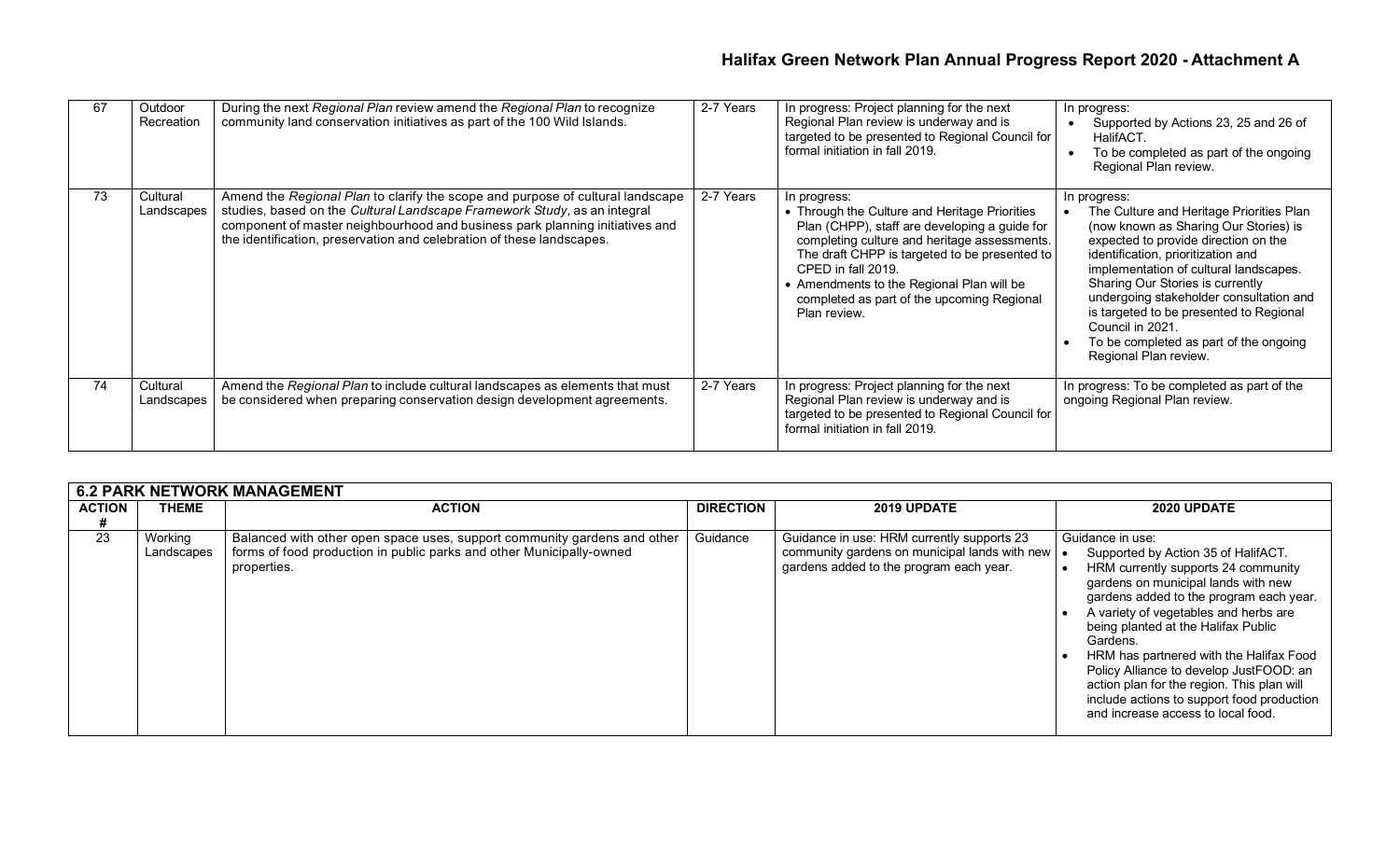| $\overline{25}$ | Working<br>Landscapes | Consider community gardens, fruit trees, and food supportive amenities,<br>when preparing master plans for public open spaces.                                                   | Guidance | Guidance in use: the park master plans currently<br>underway (Halifax Common, Gorsebrook Park,<br>Eastern Passage Common, Lake Echo District<br>Park) consider this policy guidance.                                                                                                                                                                                                                              | Guidance in use:<br>Supported by Action 35 of HalifACT.<br>Community gardens were considered in<br>the development of the Gorsebrook Park,<br>Eastern Passage Common, Lake Echo<br>District Park, and Viscount Run park<br>plans, and will continue to the be a<br>consideration in additional park plans such<br>as those being prepared for the Halifax<br>Common and Rehab Lands.                                                                                                                                                                                   |
|-----------------|-----------------------|----------------------------------------------------------------------------------------------------------------------------------------------------------------------------------|----------|-------------------------------------------------------------------------------------------------------------------------------------------------------------------------------------------------------------------------------------------------------------------------------------------------------------------------------------------------------------------------------------------------------------------|------------------------------------------------------------------------------------------------------------------------------------------------------------------------------------------------------------------------------------------------------------------------------------------------------------------------------------------------------------------------------------------------------------------------------------------------------------------------------------------------------------------------------------------------------------------------|
| 42              | Outdoor<br>Recreation | Promote parks and open spaces for health, well-being, sense of community<br>and overall quality of life through improved public communication, such as<br>through HRM's website. | Guidance | Guidance in use:<br>• In partnership with the Nova Scotia Health<br>Authority (NSHA), HRM is creating a fact sheet<br>about the health benefits of being active in<br>nature that will be promoted on our website<br>and via social media.<br>• The Active For Life Committee is producing an<br>infographic called 'Pathways to Physical<br>Literacy' about opportunities to be active in all<br>outdoor spaces. | Guidance in use:<br>A nature fact sheet, with resources for<br>accessing nature and learning about its<br>benefits, is now available on HRM's<br>website through the Outdoor Recreation<br>section. The resource has been promoted<br>on social media.<br>Community discussions regarding the<br>importance of access to parks and open<br>space have increased as a result of<br>COVID-19.                                                                                                                                                                            |
| 43              | Outdoor<br>Recreation | Through Halifax's Community Engagement Strategy, formalize a public<br>engagement program for the planning and stewardship of parks.                                             | Guidance | Guidance in use: An inter-departmental working<br>group has been formed and is considering<br>engagement related to the planning and<br>stewardship of parks.                                                                                                                                                                                                                                                     | Guidance in use:<br>Supported by Action 21 of HalifACT.<br>$\bullet$<br>Inter-departmental working group is<br>continuing to consider engagement related<br>to the planning and stewardship of parks.                                                                                                                                                                                                                                                                                                                                                                  |
| 44              | Outdoor<br>Recreation | Incorporate year-round recreational infrastructure, including winter-oriented<br>activities, when planning parks.                                                                | Guidance | Guidance in use:<br>• Continued winter maintenance of walkways in<br>Point Pleasant Park, Shubie Park and the<br>Public Gardens.<br>• The Adventure Earth Centre ran a Winter by<br>the Sea program for new comers in 2018 and<br>an outdoor survival and winter hikes program<br>in 2019.<br>• Park plans currently underway are considering<br>winter activities.                                               | Guidance in use:<br>Winter activities held through the<br>Adventure Earth Centre. These included<br>snow shoe lending and a Winterfest event<br>at Shubie Park.<br>Continued winter maintenance of<br>walkways in Point Pleasant Park, Shubie<br>Park and the Public Gardens.<br>Included park lighting and paved pathways<br>in the Gorsebrook Park concept plan.<br>Included paved pathways in the Lake<br>Echo District Park Plan and provided<br>access to site electricity for events.<br>Included paved pathways in the Eastern<br>Passage Commons Park Plan and |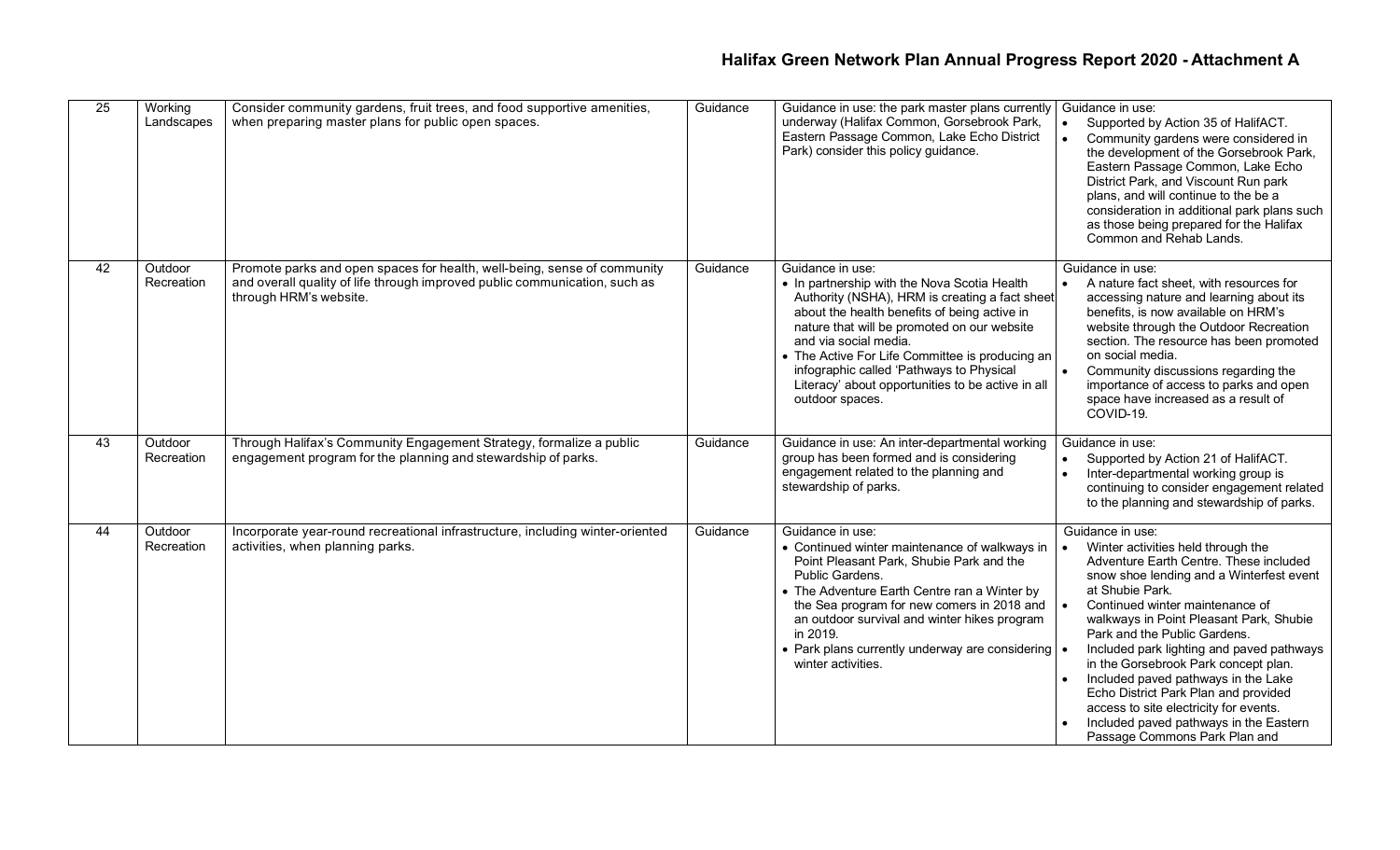|    |                       |                                                                                                                                                                                                                             |          |                                                                                                                                                                                                                                                                                                                                                                                                                                                                                                                                                                                                                                                                                                                                                                                                                                                                                                                                                                                                                                                                         | provided access to site electricity for<br>events.<br>Park plans currently underway are<br>considering winter activities.                                                                                                                                                                                                                                                                                                                                                                                                                                                                                                                                                                                                                           |
|----|-----------------------|-----------------------------------------------------------------------------------------------------------------------------------------------------------------------------------------------------------------------------|----------|-------------------------------------------------------------------------------------------------------------------------------------------------------------------------------------------------------------------------------------------------------------------------------------------------------------------------------------------------------------------------------------------------------------------------------------------------------------------------------------------------------------------------------------------------------------------------------------------------------------------------------------------------------------------------------------------------------------------------------------------------------------------------------------------------------------------------------------------------------------------------------------------------------------------------------------------------------------------------------------------------------------------------------------------------------------------------|-----------------------------------------------------------------------------------------------------------------------------------------------------------------------------------------------------------------------------------------------------------------------------------------------------------------------------------------------------------------------------------------------------------------------------------------------------------------------------------------------------------------------------------------------------------------------------------------------------------------------------------------------------------------------------------------------------------------------------------------------------|
| 45 | Outdoor<br>Recreation | Enhance existing standards for the design of parks with a focus on versatile<br>and flexible space, based on the nature of different park types and situations,<br>that encourages participation of all ages and abilities. | Guidance | Guidance in use:<br>• A Playbox was installed at Aberdeen Court<br>Park to foster free and unstructured play for all.<br>• Park plans currently underway consider this<br>policy guidance.                                                                                                                                                                                                                                                                                                                                                                                                                                                                                                                                                                                                                                                                                                                                                                                                                                                                              | Guidance in use:<br>Included multifunctional spaces for<br>unscheduled play, shelter from the sun<br>and weather and access to washrooms in<br>the park plans for Lake Echo District Park,<br>Eastern Common and Gorsebrook Park.<br>The installation of four new Playboxes was<br>scheduled but has been postponed until<br>Summer 2021 as a result of COVID-19.<br>Park plans currently underway incorporate<br>the use of flexible space and accessibility.                                                                                                                                                                                                                                                                                      |
| 46 | Outdoor<br>Recreation | Include culture and education programs and projects, such as the<br>inclusion of public art within parks and nature interpretation programs<br>when planning for parks.                                                     | Guidance | Guidance in use:<br>• Continued growth of Adventure Earth Centre<br>(AEC) day camp education programming<br>including Eco-scientists, Geology Rocks and<br>Outdoor Odyssey themes, as well as overnight<br>programs, such as Explorers and Sunship<br>Earth.<br>• In 2019, HRM summer camp managers took<br>an 8-hour AEC training course on reconnecting •<br>to nature.<br>• Extensive Halifax Explosion interpretive<br>elements in Fort Needham Park, including<br>iconic sculptural markers, as well as other<br>markers located in the Ferry Terminal Park and<br>the Dartmouth and Halifax Commons.<br>• Park plans currently underway are considering<br>culture and public art.<br>• On-going support of Shakespeare By The Sea<br>and Nocturne: Art at Night, where many<br>installations are programmed in parks.<br>• Providing below-market lease of the<br>Gatekeeper's Lodge in Point Pleasant Park for<br>the Sable Island Institute to carry out research<br>and public programs related to Sable Island<br>using an arts-mediated environmental lens. | Guidance in use:<br>Continued growth of Adventure Earth<br>Centre (AEC) day camp education<br>programming including Try It Fishing, Try<br>It Compass Fun, Family Campfire Fun,<br>Guided Nature Trail, Outdoor Yoga, Earth<br>Walk Kit Loan, Hug a Tree, Loose Parks<br>Play, and Outdoor Cooking.<br>Other outdoor recreation opportunities<br>were enhanced due to COVID-19,<br>including establishing two Recreation<br>Vans that travelled to parks across HRM.<br>Public art is considered in the<br>development of park plans, including the<br>Gorsebrook Park plan.<br>Public art and commemoration<br>opportunities being considered as part of<br>parks and open spaces as part of the<br>Cogswell Interchange Redevelopment<br>Project. |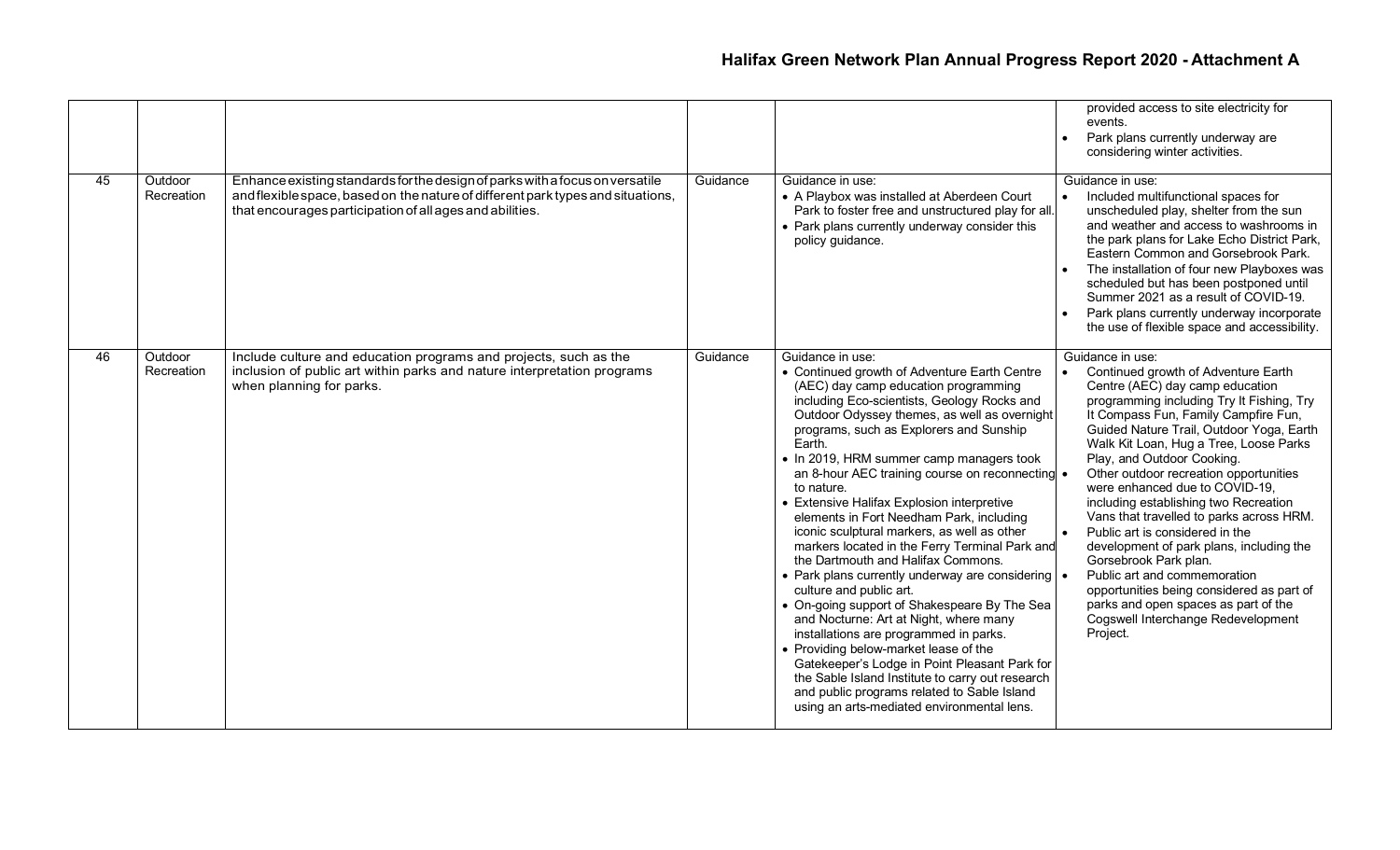| 47 | Outdoor               | Ensure there is a clear and consistent communication system related to                                                                                                                                                                                                                                                 | Guidance  | Guidance in use:                                                                                                                                                                                                                                                                                                                                                                                                                                                               | Guidance in use:                                                                                                                                                                                                                                                                                                                                                                                                                                                                                                                                                                                                                                              |
|----|-----------------------|------------------------------------------------------------------------------------------------------------------------------------------------------------------------------------------------------------------------------------------------------------------------------------------------------------------------|-----------|--------------------------------------------------------------------------------------------------------------------------------------------------------------------------------------------------------------------------------------------------------------------------------------------------------------------------------------------------------------------------------------------------------------------------------------------------------------------------------|---------------------------------------------------------------------------------------------------------------------------------------------------------------------------------------------------------------------------------------------------------------------------------------------------------------------------------------------------------------------------------------------------------------------------------------------------------------------------------------------------------------------------------------------------------------------------------------------------------------------------------------------------------------|
|    | Recreation            | accessibility and wayfinding to and within parks.                                                                                                                                                                                                                                                                      |           | • An active transportation wayfinding strategy for •<br>HRM is being developed that includes three<br>pilot sites within parks.<br>• Wayfinding signage with maps have been<br>added to the trailheads and trail system at<br>Hemlock Ravine Park.<br>• Wayfinding signage has been placed at<br>trailheads at Shubie Park.<br>• Park ID signs with Halifax branding that identify<br>park amenities and rules are being added to<br>numerous parks as an on-going initiative. | Developed an active transportation<br>wayfinding system that will be piloted in<br>2021. Pilot locations include the Mainland<br>North Trail and the Sackville Greenway.<br>Wayfinding signage with maps is being<br>considered for the new Shaw Wilderness<br>Park trail head.<br>Improved wayfinding signage is being<br>considered for the parks around<br>Governor's Brook which lead into the<br>Purcell's Cove Backlands.<br>A trail etiquette signage program was<br>developed and adopted by Regional<br>Council<br>Trail etiquette signage is being installed at<br>various trails to educate users on<br>appropriate behaviour on municipal trails. |
| 48 | Outdoor<br>Recreation | Enhance social gathering in municipal open spaces by encouraging limited<br>private and not for profit commercial initiatives.                                                                                                                                                                                         | 1-4 Years | In progress: Park plans, such as the Halifax<br>Common Master Plan, consider this action item.                                                                                                                                                                                                                                                                                                                                                                                 | In progress: Park plans, such as the Halifax<br>Common Master Plan, consider this action<br>item.                                                                                                                                                                                                                                                                                                                                                                                                                                                                                                                                                             |
| 49 | Outdoor<br>Recreation | During the next Regional Plan review introduce the Park Spectrum (Figure<br>6), which recognizes the Municipal role in providing the full range of outdoor<br>recreation and ecological conservation functions and experiences of public<br>open spaces together with Federal and Provincial parks and school grounds. | 2-7 Years | In progress: Project planning for the next<br>Regional Plan review is underway and is<br>targeted to be presented to Regional Council for<br>formal initiation in fall 2019.                                                                                                                                                                                                                                                                                                   | In progress:<br>Supported by Actions 23 and 26 of<br>$\bullet$<br>HalifACT.<br>To be completed as part of the ongoing<br>Regional Plan review.                                                                                                                                                                                                                                                                                                                                                                                                                                                                                                                |
| 50 | Outdoor<br>Recreation | Develop service level targets for the Regional Plan settlement types to provide 1-2 Years<br>public access to the spectrum of recreation experiences (e.g. sportsfields,<br>playgrounds, nature trails), within the Halifax park system.                                                                               |           | In progress: An inventory of outdoor recreation<br>amenities and spatial analysis is underway.                                                                                                                                                                                                                                                                                                                                                                                 | In progress: An inventory of outdoor recreation<br>amenities and spatial analysis is underway.<br>The analysis, together with community input,<br>will be used to determine targets.                                                                                                                                                                                                                                                                                                                                                                                                                                                                          |
| 51 | Outdoor<br>Recreation | Revise travel time/distance tolerance targets and standards to the nearest<br>park based on the designations in the Regional Plan to account for HRM's<br>varied settlement patterns and residential densities.                                                                                                        | 1-2 Years | In progress: Preliminary spatial analysis is<br>underway. This action is being coordinated with<br>Action 52.                                                                                                                                                                                                                                                                                                                                                                  | In progress: An inventory of outdoor recreation<br>amenities and spatial analysis is underway.<br>The analysis, together with community input,<br>will be used to determine targets. This action is<br>being coordinated with Action 52.                                                                                                                                                                                                                                                                                                                                                                                                                      |
| 52 | Outdoor<br>Recreation | Revise public park area per capita targets and standards based on<br>designations in the Regional Plan to account for HRM's varied settlement<br>patterns.                                                                                                                                                             | 1-2 Years | In progress: Preliminary spatial analysis is<br>underway. This action is being coordinated with<br>Action 51.                                                                                                                                                                                                                                                                                                                                                                  | In progress: An inventory of outdoor recreation<br>amenities and spatial analysis is underway.<br>The analysis, together with community input,                                                                                                                                                                                                                                                                                                                                                                                                                                                                                                                |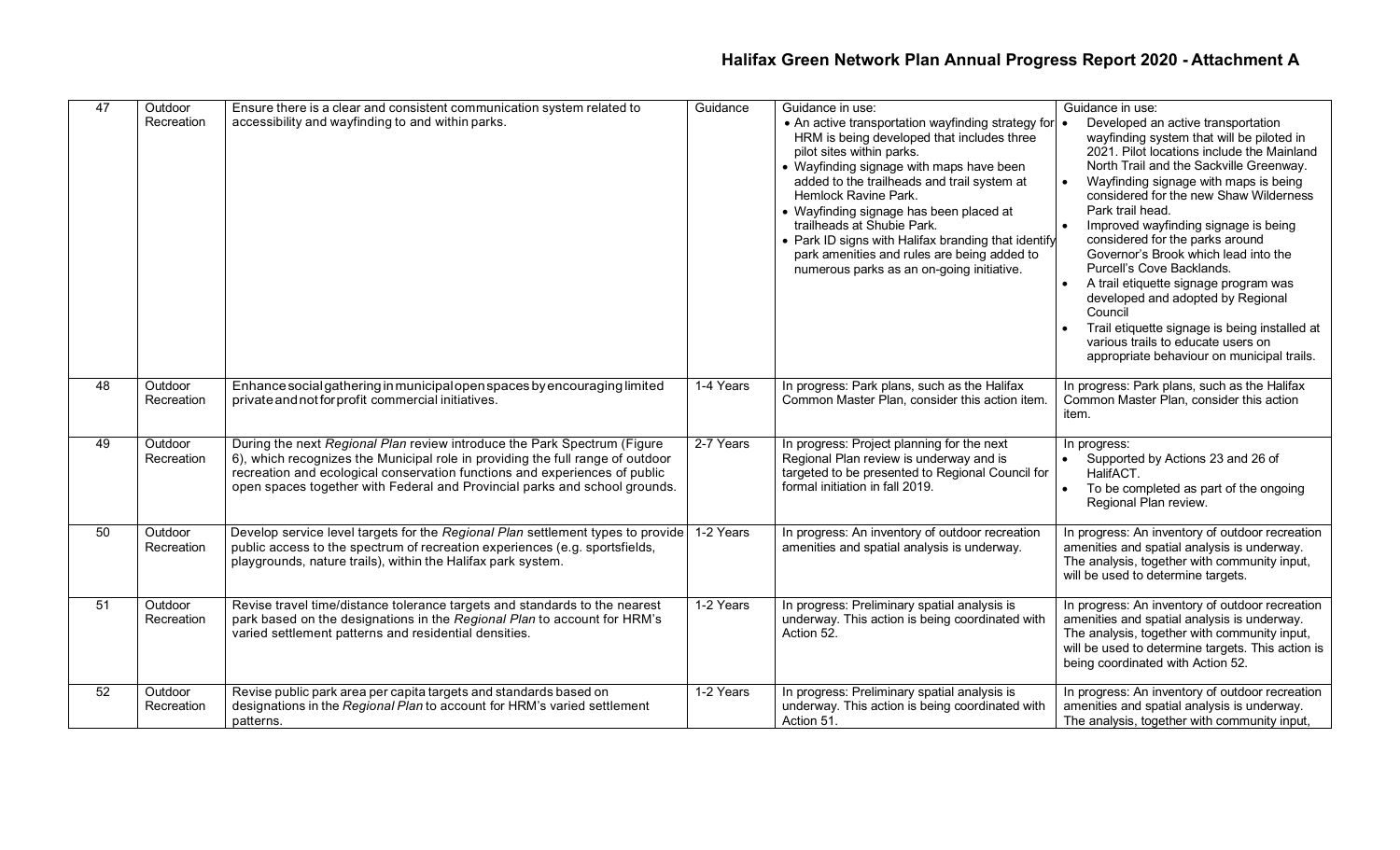|                 |                       |                                                                                                                                                                                                                                                                             |           |                                                                                                                                                                                                                                                                                                                                                                                                                                                                                                       | will be used to determine targets. This action is<br>being coordinated with Action 51.                                                                                                                                                                                                                                                                                                                                                                                                                                                                        |
|-----------------|-----------------------|-----------------------------------------------------------------------------------------------------------------------------------------------------------------------------------------------------------------------------------------------------------------------------|-----------|-------------------------------------------------------------------------------------------------------------------------------------------------------------------------------------------------------------------------------------------------------------------------------------------------------------------------------------------------------------------------------------------------------------------------------------------------------------------------------------------------------|---------------------------------------------------------------------------------------------------------------------------------------------------------------------------------------------------------------------------------------------------------------------------------------------------------------------------------------------------------------------------------------------------------------------------------------------------------------------------------------------------------------------------------------------------------------|
| 53              | Outdoor<br>Recreation | With the development of new parkland targets and standards, amend the<br>Regional Plan and Regional Subdivision By-law to direct the acquisition,<br>development and management of Municipal Parkland.                                                                      | 1-2 Years | In progress: Project planning for the next<br>Regional Plan review is underway and is<br>targeted to be presented to Regional Council for<br>formal initiation in fall 2019.                                                                                                                                                                                                                                                                                                                          | In progress: To be completed as part of the<br>ongoing Regional Plan review based on the<br>results of Actions 51 and 52.                                                                                                                                                                                                                                                                                                                                                                                                                                     |
| 54              | Outdoor<br>Recreation | Determine service delivery gaps and overlap based on established travel time<br>and park pressure targets (above objective) that considers the distribution of<br>Municipal Parks together with Provincial and Federal Parks, and school<br>grounds.                        | 1-2 Years | This action item is dependent upon Actions 51<br>and 52, which are underway.                                                                                                                                                                                                                                                                                                                                                                                                                          | This action item is dependent upon Actions 51<br>and 52, which are underway.                                                                                                                                                                                                                                                                                                                                                                                                                                                                                  |
| $\overline{55}$ | Outdoor<br>Recreation | Use the Land Capability Analysis Tool (Appendix B) to evaluate existing<br>and proposed parks for their land capability in terms of:<br>» Identity (sense of place)<br>» Heritage conservation<br>» Recreation land use<br>» Natural systems conservation<br>» Connectivity | 1-2 Years | In progress: Project planning for the next<br>Regional Plan review is underway and is<br>targeted to be presented to Regional Council for<br>formal initiation in fall 2019.                                                                                                                                                                                                                                                                                                                          | In progress:<br>Supported by Action 23 of HalifACT.<br>$\bullet$<br>To be completed as part of the ongoing<br>Regional Plan review.<br>The Land Capability Analysis Tool is used<br>for guidance on an on-going basis.                                                                                                                                                                                                                                                                                                                                        |
| 56              | Outdoor<br>Recreation | Develop a park performance monitoring program to regularly<br>gather park usage data from park and recreation staff, the public,<br>and new technology to count users.                                                                                                      | 1-2 Years | In progress: Methods for monitoring park usage<br>are currently under review.                                                                                                                                                                                                                                                                                                                                                                                                                         | In progress: Methods for monitoring park usage<br>are currently under review.                                                                                                                                                                                                                                                                                                                                                                                                                                                                                 |
| 57              | Outdoor<br>Recreation | Use information gathered through the park performance monitoring<br>program and the Land Capability Analysis Tool (Appendix B) to develop an<br>inventory of bw, moderate and high performing parks.                                                                        | 1-4 Years | This action is dependent on action 56, which is<br>underway.                                                                                                                                                                                                                                                                                                                                                                                                                                          | This action is dependent on action 56, which is<br>underway.                                                                                                                                                                                                                                                                                                                                                                                                                                                                                                  |
| 58              | Outdoor<br>Recreation | Prepare policies and procedures concerning parkland maintenance to<br>incorporate naturalization and green infrastructure (ie. rain gardens and<br>bioswales).                                                                                                              | 1-4 Years | In progress:<br>• In January 2019, Regional Council approved<br>the direction set out in a staff report on park<br>naturalization. A working group with members   •<br>from Parks & Recreation, TPW and Planning &<br>Development has been established and there<br>is a naturalization landing page on the HRM<br>website:<br>https://www.halifax.ca/recreation/parks-trails-<br>gardens/park-naturalization<br>• Park plans currently underway consider<br>naturalization and green infrastructure. | In progress:<br>Supported by Actions 20, 21 and 22 of<br>HalifACT.<br>Three pilot projects under the 2019<br>approved Naturalization Strategy were to<br>commence this past spring. One<br>proceeded, planting upwards of 2000<br>plants in a right-of-way area. The other<br>two were delayed due to COVID-19.<br>Park plans, including those completed for<br>Gorsebrook Park, Eastern Passage<br>Common, Lake Echo District Park and<br>Viscount Run Park consider naturalization<br>and green infrastructure.<br>Park plans being developed for the Rehab |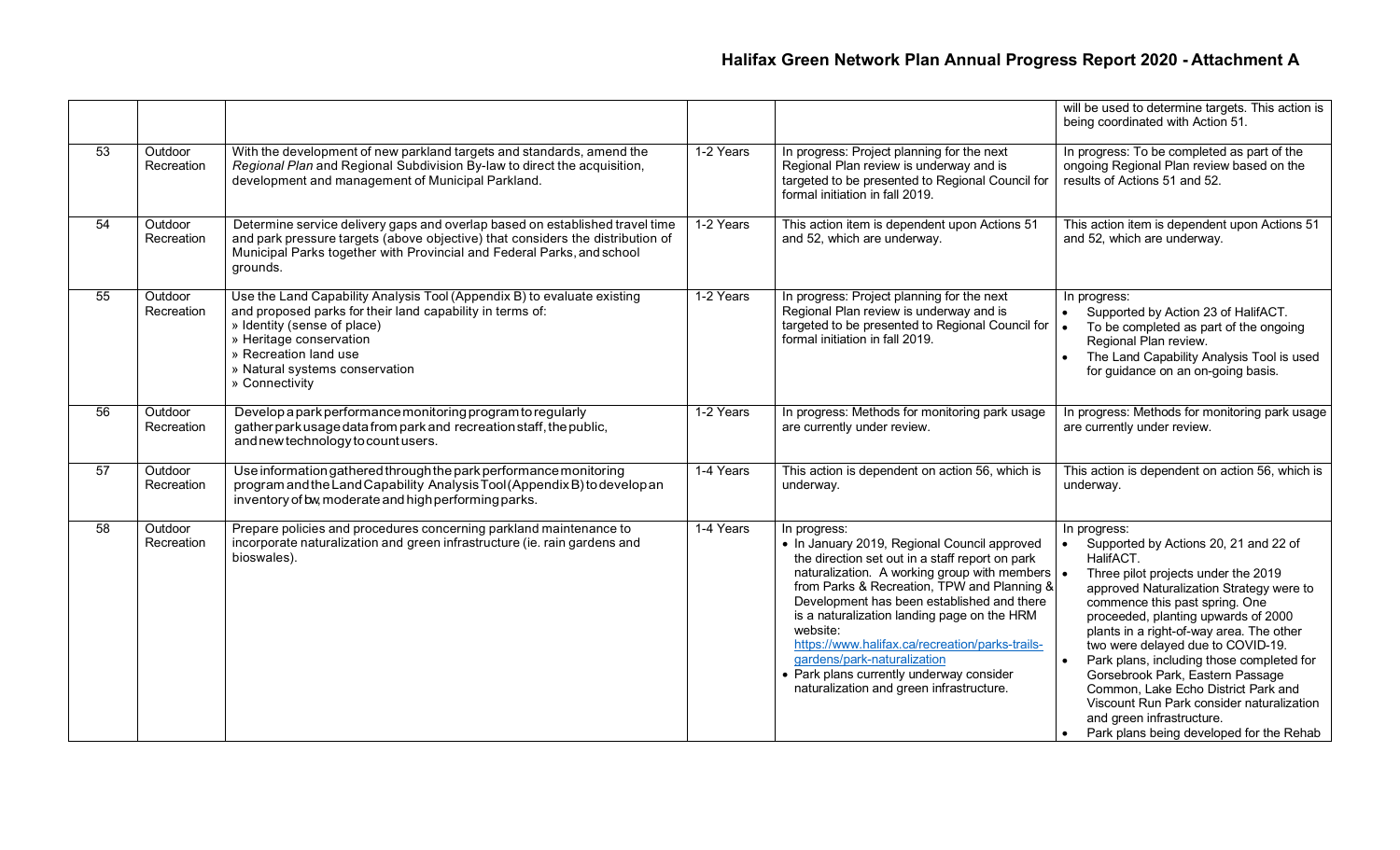|    |                        |                                                                                                                                                                                                                                                                                                                                                                                                                                                                                                                                                                                                                                                                                                                                                                                                                                                                                                                                                                                                                                                          |          |                                                                                                                                                                                                                                                                                                                                                                                                                       | Lands and Halifax Common will also<br>consider naturalization and green<br>infrastructure.                                                                                                                                                                                                                                                                                                                                                                                                                                                                                                        |
|----|------------------------|----------------------------------------------------------------------------------------------------------------------------------------------------------------------------------------------------------------------------------------------------------------------------------------------------------------------------------------------------------------------------------------------------------------------------------------------------------------------------------------------------------------------------------------------------------------------------------------------------------------------------------------------------------------------------------------------------------------------------------------------------------------------------------------------------------------------------------------------------------------------------------------------------------------------------------------------------------------------------------------------------------------------------------------------------------|----------|-----------------------------------------------------------------------------------------------------------------------------------------------------------------------------------------------------------------------------------------------------------------------------------------------------------------------------------------------------------------------------------------------------------------------|---------------------------------------------------------------------------------------------------------------------------------------------------------------------------------------------------------------------------------------------------------------------------------------------------------------------------------------------------------------------------------------------------------------------------------------------------------------------------------------------------------------------------------------------------------------------------------------------------|
| 59 | Outdoor<br>Recreation  | In cases of significant service overlap and low scoring from the Land Capability<br>Analysis Tool (Appendix B), consider the disposal of identified low performing<br>parkland.                                                                                                                                                                                                                                                                                                                                                                                                                                                                                                                                                                                                                                                                                                                                                                                                                                                                          | Guidance | Guidance not yet in use: This action is<br>dependent upon action 54, which is not<br>complete.                                                                                                                                                                                                                                                                                                                        | Guidance not yet in use: This action is<br>dependent upon action 54, which is not<br>complete.                                                                                                                                                                                                                                                                                                                                                                                                                                                                                                    |
| 64 | Outdoor<br>Recreation  | During the next Regional Plan review assess the establishment of future<br>Regional Parks, as identified in the Regional Plan, and their boundaries,<br>through the Land Capability Analysis Tool (Appendix B) and other criteria<br>that includes:<br>The location of any existing conceptual park boundary<br>a.<br>Relationship to adjacent lands and community<br>b.<br>The landform, ecological attributes, and cultural features of the lands<br>C <sub>1</sub><br>including connectivity to other lands<br>The presence of potential for recreational features such as existing<br>d.<br>trails and their usage<br>Existing and possible access to the lands and the ability to<br>accommodate primary or secondary trailheads<br>The planning, zoning and development potential of the lands<br>f.<br>The interest of competing development plans and the impact that<br>q.<br>Municipality Parkland acquisition would have on them<br>Acquisition models such as outright purchase or other alternatives<br>h.<br>Financial and budget factors. | Guidance | Guidance not yet in use: To be considered as<br>part of the upcoming Regional Plan review.                                                                                                                                                                                                                                                                                                                            | Guidance in use:<br>Supported by Action 23, 25 and 26 of<br>HalifACT.<br>To be considered as part of the ongoing<br>Regional Plan review.                                                                                                                                                                                                                                                                                                                                                                                                                                                         |
| 76 | Cultural<br>Landscapes | Identify, preserve and celebrate cultural landscapes and resources when<br>preparing master plans for publicly-owned open spaces.                                                                                                                                                                                                                                                                                                                                                                                                                                                                                                                                                                                                                                                                                                                                                                                                                                                                                                                        | Guidance | Guidance in use:<br>• As part of the Culture and Heritage Priorities<br>Plan, staff are developing a Cultural<br>Landscape Program (Work Plan) that is<br>expected to consider the cultural landscapes<br>on municipally owned lands.<br>• Extensive Halifax explosion interpretive<br>elements have been included in Fort Needham<br>Park.<br>• Park plans currently underway consider<br>cultural landscape assets. | Guidance in use:<br>The Culture and Heritage Priorities Plan<br>(now known as Sharing Our Stories) is<br>expected to provide direction on the<br>identification, prioritization and<br>implementation of cultural landscapes.<br>Sharing Our Stories is currently<br>undergoing stakeholder consultation and<br>is targeted to be presented to Regional<br>Council in 2021.<br>Park plans completed for Gorsebrook<br>Park and Eastern Passage Common<br>highlight the historic uses and cultural<br>aspects of the sites.<br>Park plans currently underway consider<br>cultural landscape assets |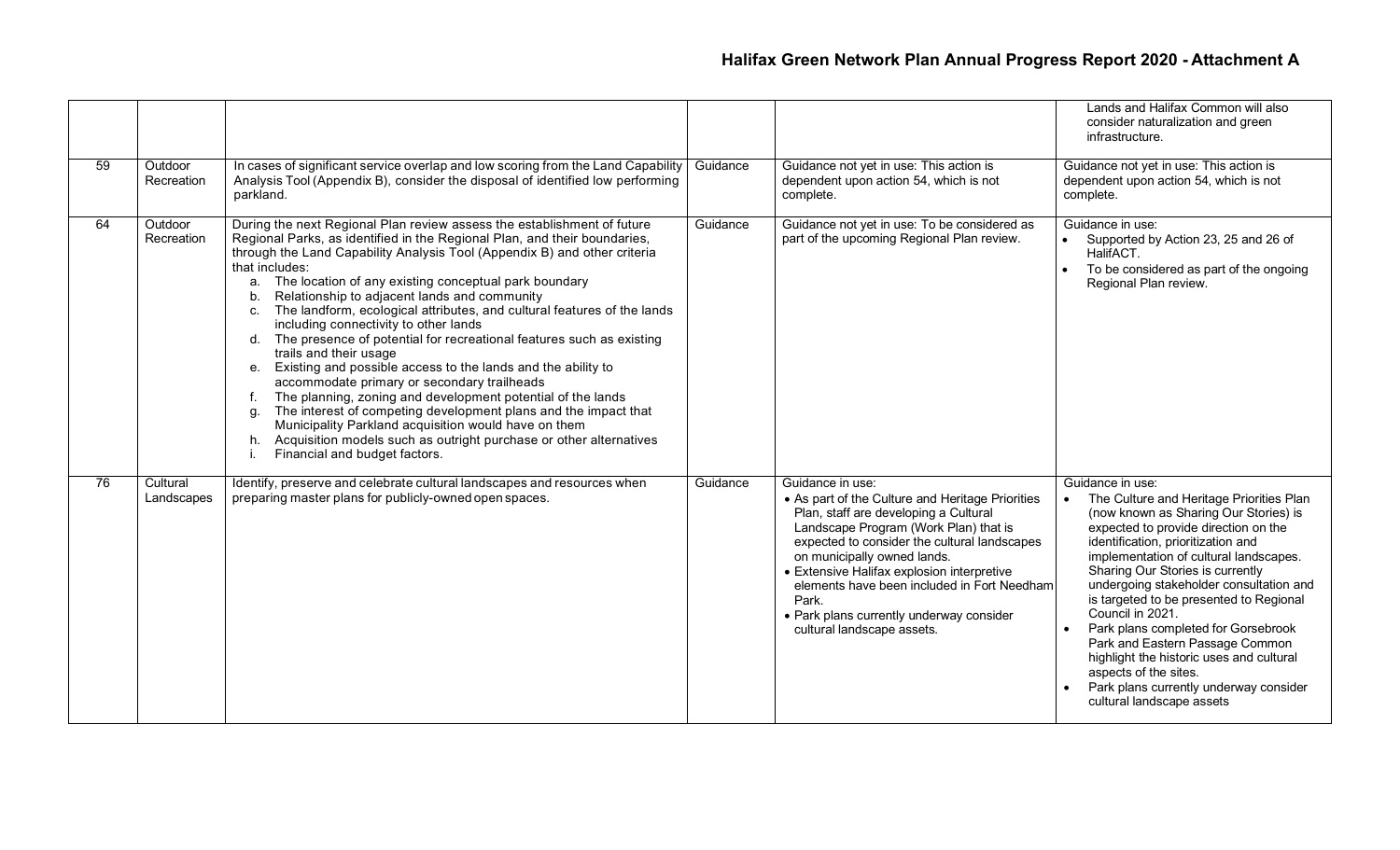|                    | <b>6.3 CURRENT AND FUTURE PROJECT WORK</b> |                                                                                                                                                                                                                                                                                                                                                                                                                                                                                    |                  |                                                                                                                                                                                                                                                                                                                                                                                                                  |                                                                                                                                                                                                                                                                                                                                                                                                                                                                                                                    |  |  |  |
|--------------------|--------------------------------------------|------------------------------------------------------------------------------------------------------------------------------------------------------------------------------------------------------------------------------------------------------------------------------------------------------------------------------------------------------------------------------------------------------------------------------------------------------------------------------------|------------------|------------------------------------------------------------------------------------------------------------------------------------------------------------------------------------------------------------------------------------------------------------------------------------------------------------------------------------------------------------------------------------------------------------------|--------------------------------------------------------------------------------------------------------------------------------------------------------------------------------------------------------------------------------------------------------------------------------------------------------------------------------------------------------------------------------------------------------------------------------------------------------------------------------------------------------------------|--|--|--|
| <b>ACTION</b><br># | <b>THEME</b>                               | <b>ACTION</b>                                                                                                                                                                                                                                                                                                                                                                                                                                                                      | <b>DIRECTION</b> | 2019 UPDATE                                                                                                                                                                                                                                                                                                                                                                                                      | 2020 UPDATE                                                                                                                                                                                                                                                                                                                                                                                                                                                                                                        |  |  |  |
| $\overline{7}$     | Ecology                                    | Continue to implement the Urban Forest Master Plan.                                                                                                                                                                                                                                                                                                                                                                                                                                | Guidance         | Guidance in use:<br>• Approximately 7000 street and park trees have<br>been planted since 2014 and 1500 additional<br>trees will be planted in 2019. In 2019, Regional<br>Council increased the budget for urban forest<br>program from \$650,000 to \$850,000 per year.<br>• Park plans currently underway consider the<br>Urban Forest Mast Plan.                                                              | Guidance in use:<br>Supported by Action 20 of HalifACT.<br>Limited plantings in 2020 as a result of<br>COVID-19.<br>Established a proactive cyclical pruning<br>program to improve health and safety of<br>mature trees in the urban forest.<br>Undertook inventory work collecting urban<br>forest data in District 8 and 9.<br>Drafted an Emerald Ash Borer<br>Management Plan to be included as part<br>of an Integrated Pest Management best<br>practices/policy guide anticipated to be<br>completed in 2021. |  |  |  |
| 9                  | Ecology                                    | Consider the adoption of a private trees by-law to manage the removal of<br>trees on private property within serviced (urban) areas. Specific direction to<br>consider includes:<br>» Focusing on large properties with development potential while minimizing<br>impacts on small properties<br>» Prioritizing the protection of trees and vegetation within the watercourse<br>buffer<br>» Developing an educational campaign to promote tree stewardship on<br>private property | 1-2 Years        | In progress: In December, 2018, Regional<br>Council requested a staff report on potentially<br>creating new development charges and/or<br>regulating the cutting of trees on lands that are<br>developed for residential, commercial, and<br>institutional purposes. The pending staff report is<br>also considering the HGNP direction and is<br>targeted to be circulated to Regional Council in<br>fall 2019. | In progress: The staff report responding to the<br>request from Regional Council has been<br>delayed as a result of COVID-19. Staff have<br>continued to research options for managing<br>the removal of trees on private property,<br>including tools such as new development<br>charges, lot grading standards or a private tree<br>by-law, to identify an appropriate approach.                                                                                                                                 |  |  |  |
| 10                 | Ecology                                    | When updating the Municipal Design Guidelines (Red Book) consider<br>requiring developers to install street trees in front of developments located on<br>existing streets that do not currently contain street trees.                                                                                                                                                                                                                                                              | 1-2 Years        | In progress: The Red Book update is underway<br>and is expected to be presented to Council in<br>early 2020. The requirements noted here will be<br>considered for both the urban and rural<br>development requirements.                                                                                                                                                                                         | In progress:<br>Supported by Action 22 of HalifACT.<br>The Red Book update is underway and is<br>expected to be presented to Council in<br>early 2021. The requirements noted here<br>will be considered for both the urban and<br>rural development requirements.                                                                                                                                                                                                                                                 |  |  |  |
| 14                 | Ecology                                    | Continue to update the Region's flood scenario mapping and, through<br>individual project work, prioritize the preservation and restoration of riparian                                                                                                                                                                                                                                                                                                                            | Guidance         | Guidance in use:<br>• The Sackville Rivers Floodplain study was<br>completed in 2017 and is being used to                                                                                                                                                                                                                                                                                                        | Guidance in use:<br>Supported by Action 23 and 26 of<br>HalifACT.                                                                                                                                                                                                                                                                                                                                                                                                                                                  |  |  |  |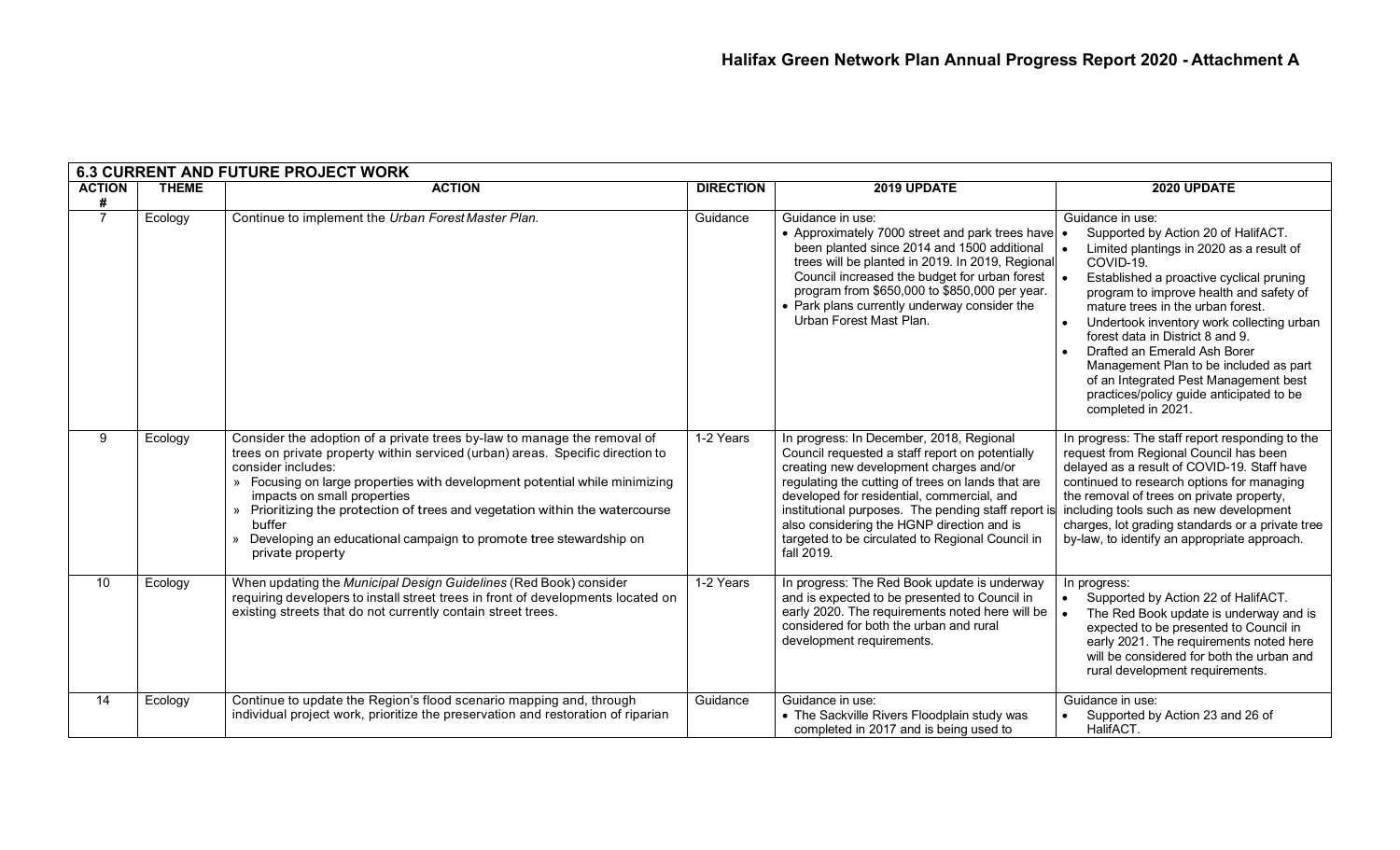|                 |         | areas and shoreline vegetation as an effective method for mitigating flood<br>impacts.                                                                                                                                                                                                                                                              |           | updated related planning documents.<br>• In 2019, the Municipality successfully applied<br>for funding from the National Disaster<br>Mitigation Program (NDMP) for the Sackville<br>Rivers floodplain to review and recommend<br>mitigation measures that reduce flood impacts.<br>The Request for Proposal (RFP) was issued in $\vert$ .<br>summer 2019.<br>• In 2019, the Municipality also received NDMP<br>funding to complete a floodplain study for the<br>Shubenacadie watershed. The RFP was<br>posted in summer 2019.                                                                                                                                 | To be considered as part of the ongoing<br>Regional Plan review.<br>Engagement for the plan and by-law<br>$\bullet$<br>amendments to implement the<br>recommendations of the Sackville Rivers<br>Floodplain Study is ongoing.<br>A review of flood impact mitigation<br>measures for the Sackville Rivers<br>Floodplain has been completed and is<br>anticipated to be brought to Regional<br>Council for review in 2021.<br>A floodplain study for the Shubenacadie<br>watershed has been completed and is<br>anticipated to be brought to Regional<br>Council for review in 2021. |
|-----------------|---------|-----------------------------------------------------------------------------------------------------------------------------------------------------------------------------------------------------------------------------------------------------------------------------------------------------------------------------------------------------|-----------|----------------------------------------------------------------------------------------------------------------------------------------------------------------------------------------------------------------------------------------------------------------------------------------------------------------------------------------------------------------------------------------------------------------------------------------------------------------------------------------------------------------------------------------------------------------------------------------------------------------------------------------------------------------|-------------------------------------------------------------------------------------------------------------------------------------------------------------------------------------------------------------------------------------------------------------------------------------------------------------------------------------------------------------------------------------------------------------------------------------------------------------------------------------------------------------------------------------------------------------------------------------|
| $\overline{15}$ | Ecology | Consider Municipal efforts to protect and expand the Green Network when<br>assessing Municipal contributions to mitigating greenhouse gas emissions,<br>including protection of land-based green carbon sinks and intertidal areas<br>(e.g., saltmarshes) that act as blue carbon sinks.                                                            | Guidance  | Guidance in use: Carbon sinks are being<br>consider as part of HalifACT, a long-term climate   •<br>change plan to reduce emissions and help<br>communities adapt. The strategic plan is<br>targeted for completion in March, 2020.                                                                                                                                                                                                                                                                                                                                                                                                                            | Guidance in use:<br>Supported by Actions 23 and 26 of<br>HalifACT.<br>Partnered with Ducks Unlimited to<br>coordinate on wetland initiatives using<br>their Wetland Ecosystems Services<br>Protocol.                                                                                                                                                                                                                                                                                                                                                                                |
| 16              | Ecology | Make the Green Network Database available to all Municipal departments, as<br>well as freely available to the public through HRM's Open Data Catalogue.                                                                                                                                                                                             | 1-2 Years | In progress: The review and processing of HGNP<br>data for public use is nearly complete and the<br>data targeted to be released on HRM's Open<br>Data portal in fall 2019.                                                                                                                                                                                                                                                                                                                                                                                                                                                                                    | Complete: the HGNP Database is now<br>available on HRM's Open Data Portal.                                                                                                                                                                                                                                                                                                                                                                                                                                                                                                          |
| $\overline{17}$ | Ecology | Explore opportunities to develop on-going partnerships with Provincial<br>Government departments, universities and non-profits to refine, maintain and<br>update the key datasets needed to understand the health of the Region's<br>ecosystems, wildlife populations and wildlife movement corridors, including<br>the spread of invasive species. | Guidance  | Guidance in use:<br>• In April 2019, Municipal staff attended and<br>presented the HGNP at the Canadian<br>Maritimes Ecological Connectivity conference<br>held at Dalhousie University.<br>• Staff are participating in the Habitat<br>Conservation Strategy for Nova Scotia (St.<br>Margaret's Bay to Cape Breton).<br>• As part of the 2019/20 budget process, Council<br>approved a new Planner III position in Planning<br>& Development to support and coordinate the<br>implementation of the HGNP. This staff<br>resource will be key to fostering important<br>partnerships with other levels of government,<br>universities and conservation groups. | Guidance in use:<br>HRM participating in the Habitat<br>Conservation Strategy for Nova Scotia.<br>HRM participating in the Nova Scotia<br>Connectivity Network.<br>An Integrated Pest Management best<br>practices/policy guide currently being<br>developed to assist with the management<br>of invasive species and other pests.<br>Anticipated to be completed in 2021.                                                                                                                                                                                                          |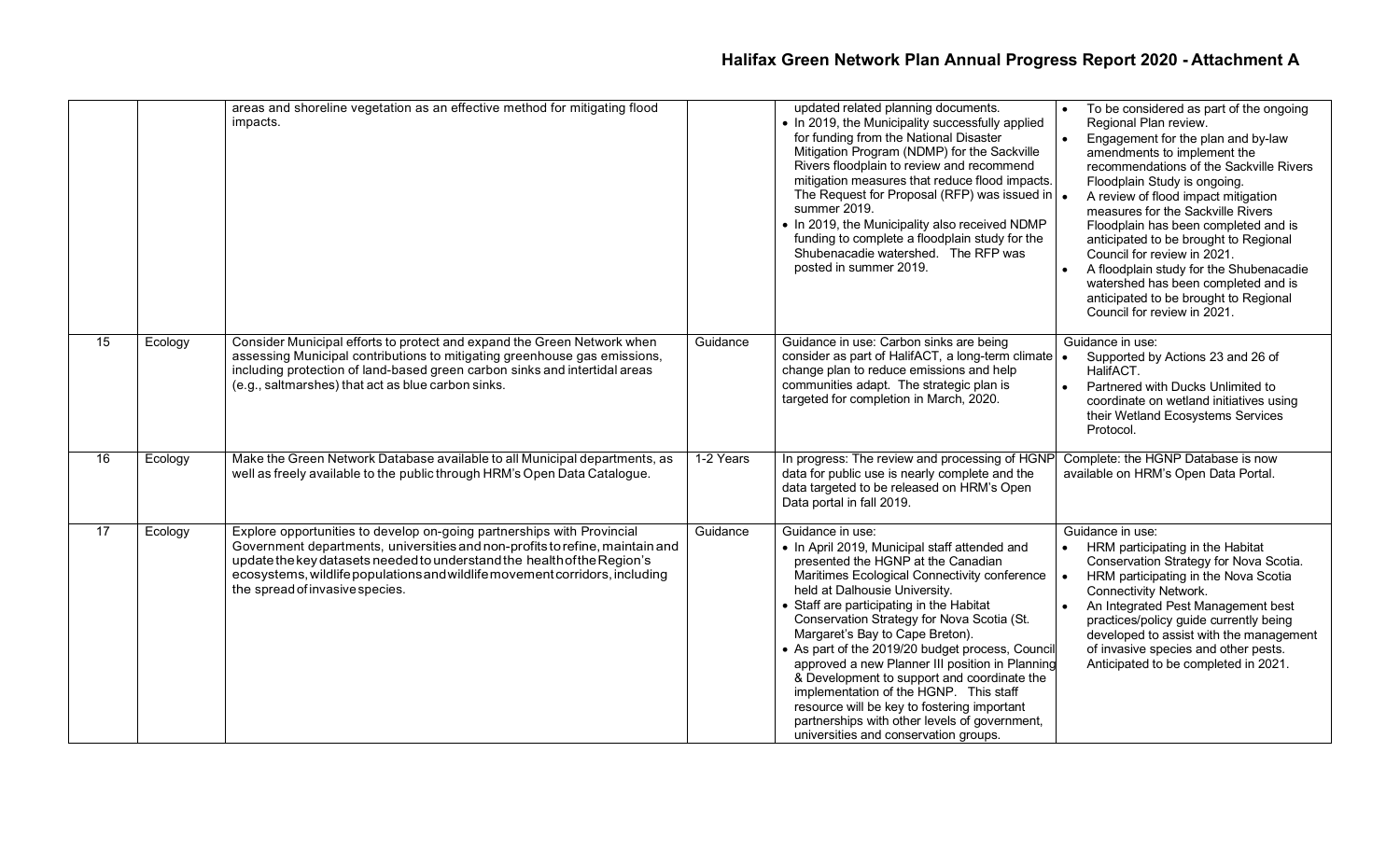| 33              | Community<br>Shaping  | Consider the preservation and creation of natural connections to the Chebucto<br>Peninsula when planning the development of the Ragged Lake Business Park.                                                                                                                  | Guidance  | Guidance in use: In 2018, Regional Council<br>provided direction to undertake the background<br>studies needed to inform the development of<br>the Ragged Lake Business Park. The scope of<br>work for the background studies is under review<br>and includes consideration of natural<br>connections, with emphasis on connections to<br>the Chebucto Peninsula.                                                                                     | Guidance in use: Natural Systems<br>Conservation Study currently underway to<br>inform the development of the Ragged Lake<br><b>Business Park.</b>                                                                                                                                                                                                                                                          |
|-----------------|-----------------------|-----------------------------------------------------------------------------------------------------------------------------------------------------------------------------------------------------------------------------------------------------------------------------|-----------|-------------------------------------------------------------------------------------------------------------------------------------------------------------------------------------------------------------------------------------------------------------------------------------------------------------------------------------------------------------------------------------------------------------------------------------------------------|-------------------------------------------------------------------------------------------------------------------------------------------------------------------------------------------------------------------------------------------------------------------------------------------------------------------------------------------------------------------------------------------------------------|
| 41              | Community<br>Shaping  | When updating the Municipal Design Guidelines (Red Book) consider and<br>accommodate wildlife crossings when impacts on essential and important<br>corridors cannot be avoided.                                                                                             | 1-2 Years | In progress: The Red Book update is underway<br>and is expected to be presented to Council in<br>early 2020. Wildlife crossings will be considered  <br>primarily for rural contexts.                                                                                                                                                                                                                                                                 | In progress:<br>$\bullet$<br>Supported by Action 23 of HalifACT.<br>The Red Book update is underway and is<br>expected to be presented to Council in<br>early 2021. Accommodating wildlife<br>crossings will be considered under the<br>2022 Red Book update. Wildlife crossings<br>will be considered primarily for rural<br>contexts.                                                                     |
| 60              | Outdoor<br>Recreation | Continue to study and consider the adoption of infrastructure charges to<br>support the development and improvement of parks and recreation facilities<br>that are needed to support new development.                                                                       | 1-2 Years | In progress: A staff report to Council on<br>infrastructure charges is targeted for fall 2019.                                                                                                                                                                                                                                                                                                                                                        | In progress: A staff report to Council on<br>infrastructure charges is targeted for late 2020.                                                                                                                                                                                                                                                                                                              |
| 69              | Outdoor<br>Recreation | Continue to implement the approved Cole Harbour Basin Open Space Plan.                                                                                                                                                                                                      | 1-7 Years | In progress:<br>• New AT and park pathways are being<br>developed in the Cole Harbour Commons this<br>vear.<br>• A park plan for the former Rehab Lands will<br>be developed as part of the 2019/20 Parks<br>and Recreation Business Plan.                                                                                                                                                                                                            | In progress: The park plan for the former<br>Rehab Lands is underway and is anticipated to<br>be completed in 2021.                                                                                                                                                                                                                                                                                         |
| $\overline{70}$ | Outdoor<br>Recreation | Use the HGNP and other municipal plans, including the AT Priority Plan and<br>Integrated Mobility Plan (IMP) to establish linkages between parks, Provincial<br>Wilderness Areas, crown lands, fresh waterbodies and ocean fronts that are<br>used for recreation purposes. | Guidance  | Guidance in use:<br>• Sackville Greenway was completed between<br>Glendale and Sackville Drive in 2018.<br>• Bissett Greenway Phase 3 is under<br>construction and connects to parkland at the<br>Rehab property.<br>• New AT and park pathways are being<br>developed in the Cole Harbour Commons in<br>2019.<br>• HRM supported planning of new AT corridors<br>through Sackville Lakes Provincial Park.<br>• Planning is underway for the Downtown | Guidance in use:<br>Supported by Actions 23 and 26 of<br>HalifACT.<br>Bissett Greenway Phase 3 was completed<br>between Colby Village and Cole Harbour<br>Heritage Park/Salt Marsh Trail.<br>Local street bikeway being planned for<br>Dahlia Street/Oak Street between<br>Dartmouth Common and Shubie Canal<br>Greenway.<br>Planning is underway for the Downtown<br>Dartmouth Infrastructure Enhancements |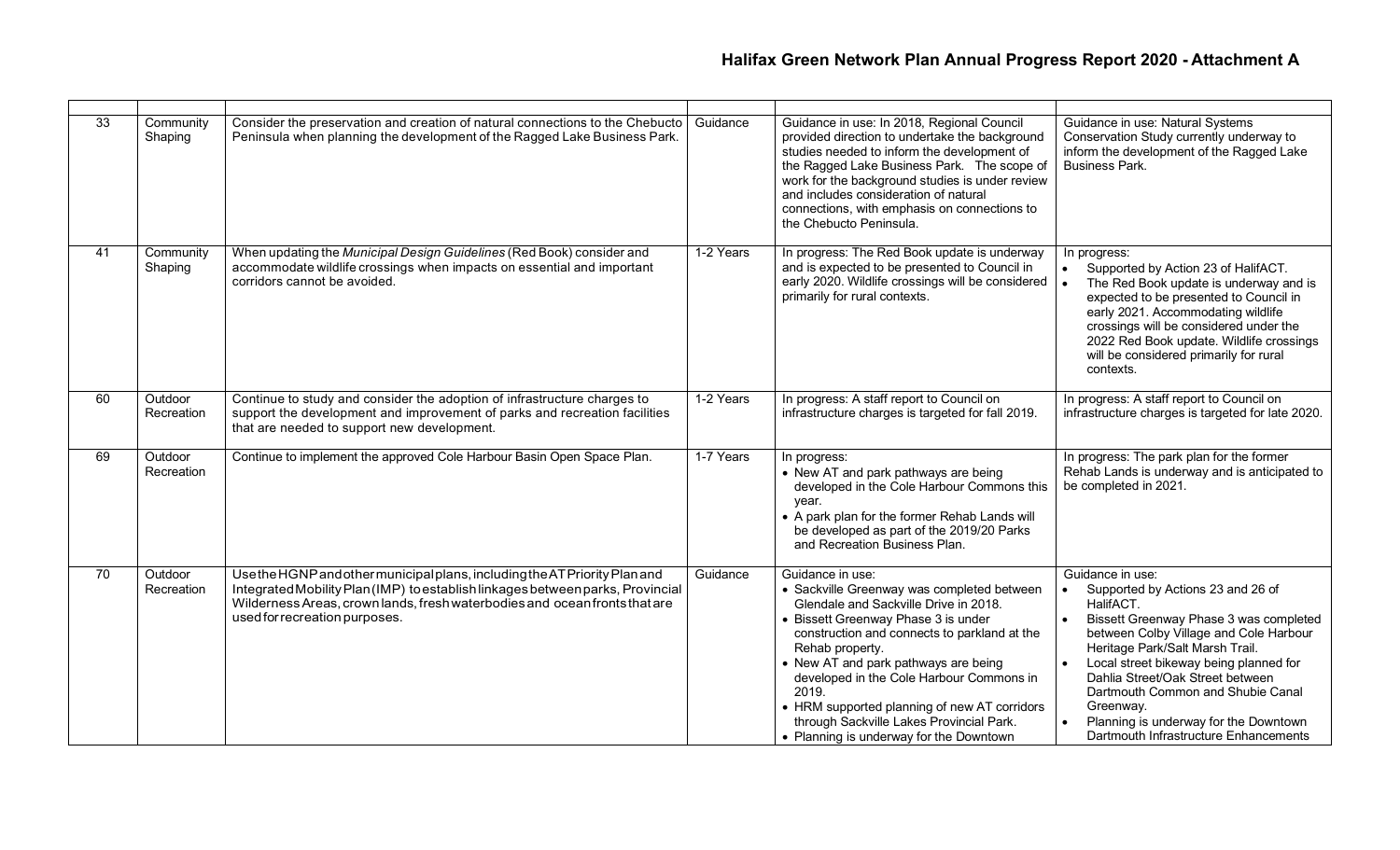|                 |                        |                                                                                                                                                                                                                                                           |           | Dartmouth Infrastructure Enhancements<br>project. This project is a combination of road,<br>stormwater management, park, and trail<br>upgrades. Part of the envisioned work is to<br>implement a missing link in the Trans-Canada<br>Trail between Sullivan's Pond and the<br>Dartmouth Waterfront. The Trans-Canada<br>Trail is expected to run along an 800 m<br>corridor from Starr Park on Prince Albert<br>Road through a newly designed intersection,<br>along Martin's Park on Alderney Drive, and<br>connect to the Dartmouth Waterfront Trail.<br>• Park plans currently underway consider AT<br>connections. | project. This project is a combination of<br>road, stormwater management, park, and<br>trail upgrades. Part of the envisioned work<br>is to implement a missing link in the Trans-<br>Canada Trail between Sullivan's Pond and<br>the Dartmouth Waterfront. The Trans-<br>Canada Trail is expected to run along an<br>800 m corridor from Starr Park on Prince<br>Albert Road through a newly designed<br>intersection, along Martin's Park on<br>Alderney Drive, and connect to the<br>Dartmouth Waterfront Trail.<br>Upgrades and extensions planned for the<br>Bedford-Sackville Greenway to access<br>parkland and natural areas in the Sackville<br>River watershed.<br>Park plans currently underway consider<br>AT connections. |
|-----------------|------------------------|-----------------------------------------------------------------------------------------------------------------------------------------------------------------------------------------------------------------------------------------------------------|-----------|------------------------------------------------------------------------------------------------------------------------------------------------------------------------------------------------------------------------------------------------------------------------------------------------------------------------------------------------------------------------------------------------------------------------------------------------------------------------------------------------------------------------------------------------------------------------------------------------------------------------|----------------------------------------------------------------------------------------------------------------------------------------------------------------------------------------------------------------------------------------------------------------------------------------------------------------------------------------------------------------------------------------------------------------------------------------------------------------------------------------------------------------------------------------------------------------------------------------------------------------------------------------------------------------------------------------------------------------------------------------|
| 71              | Cultural<br>Landscapes | Use the Cultural Landscape Framework Study as the guiding document for<br>the consideration of potential cultural landscapes and the basis for a future<br>cultural landscape program to be advanced through the Culture and Heritage<br>Priorities Plan. | 2-4 Years | In progress: The final phase of the Culture and<br>Heritage Priorities Plan is underway and is using<br>the Cultural Landscape Framework Study to<br>guide the development of a cultural landscape<br>workplan.                                                                                                                                                                                                                                                                                                                                                                                                        | In progress: The Culture and Heritage<br>Priorities Plan (now known as Sharing Our<br>Stories) is expected to provide direction on the<br>identification, prioritization and implementation<br>of cultural landscapes. Sharing Our Stories is<br>currently undergoing stakeholder consultation<br>and is targeted to be presented to Regional<br>Council in 2021.                                                                                                                                                                                                                                                                                                                                                                      |
| 75              | Cultural<br>Landscapes | Maintain and enrich the inventory of potential cultural landscapes identified in<br>the Cultural Landscape Framework Study through planning initiatives,<br>community engagement and other municipal initiatives.                                         | Guidance  | Guidance in use: A work plan and approach for<br>collecting and maintaining information is being<br>advanced through the Culture and Heritage<br>Priorities Plan.                                                                                                                                                                                                                                                                                                                                                                                                                                                      | Guidance in use: A work plan and approach<br>for collecting and maintaining information is<br>being developed through the Culture and<br>Heritage Priorities Plan (now known as<br>Sharing Our Stories). Sharing Our Stories is<br>currently undergoing stakeholder consultation<br>and is targeted to be presented to Regional<br>Council in 2021.                                                                                                                                                                                                                                                                                                                                                                                    |
| $\overline{78}$ | Cultural<br>Landscapes | Proactively engage and expand the inventory of cultural landscapes of interest<br>to African Nova Scotian, Mi'kmaq, Acadian and immigrant communities.                                                                                                    | 2-4 Years | In progress:<br>• Work to develop the Culture and Heritage<br>Priorities Plan has involved targeted<br>engagement and establishing relationships<br>with these under-represented communities.<br>The cultural landscape program, being<br>advanced through CHPP, will strive to                                                                                                                                                                                                                                                                                                                                        | In progress:<br>The Culture and Heritage Priorities Plan<br>(now known as Sharing Our Stories) is<br>expected to provide direction on the<br>identification, prioritization and<br>implementation of cultural landscapes.<br>Sharing Our Stories is currently                                                                                                                                                                                                                                                                                                                                                                                                                                                                          |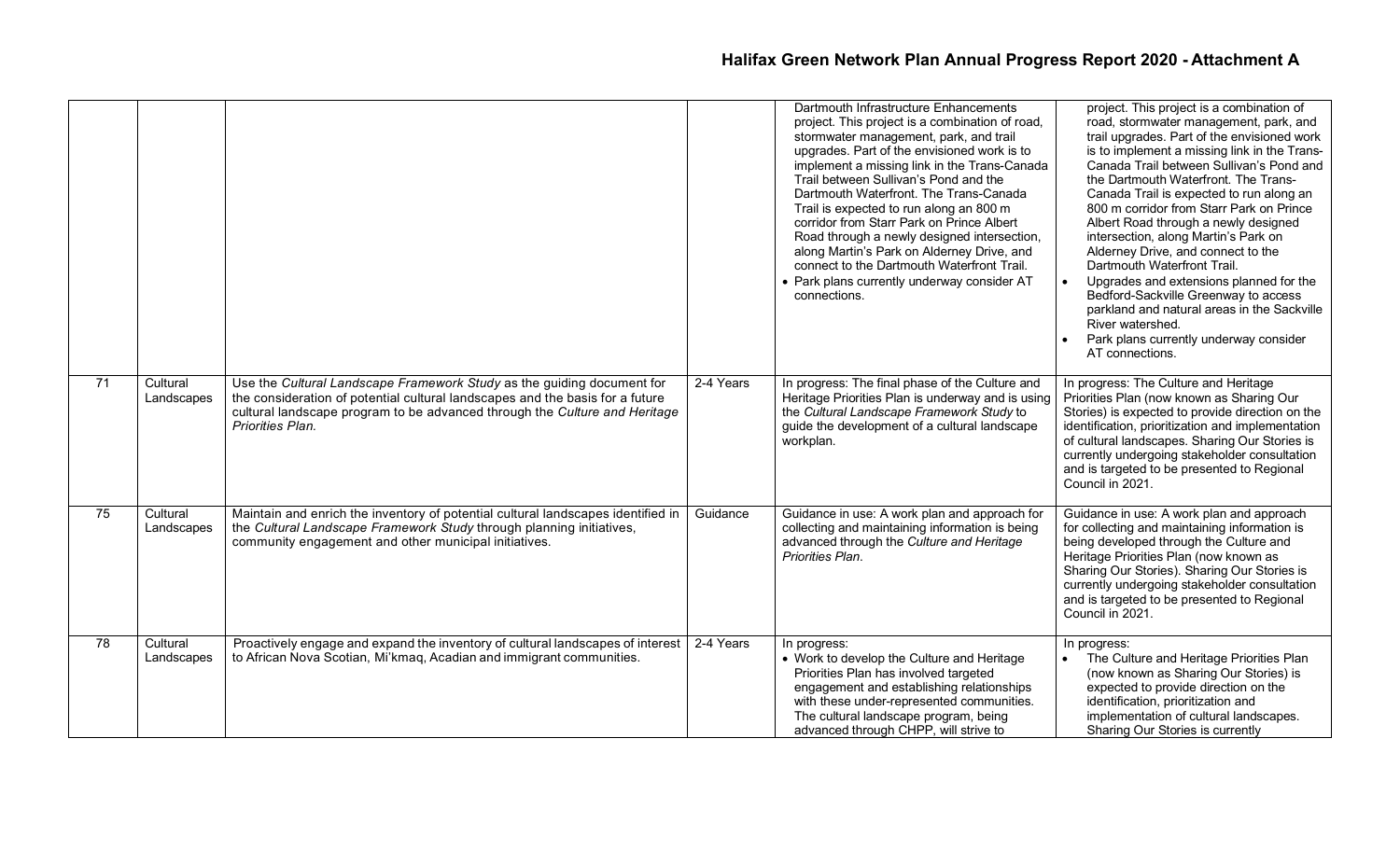|    |                        |                                                                                                                                                                                                                                |          | strengthen these relationships and enrich the<br>inventory and understanding of cultural<br>landscapes of interest.<br>• Park plans currently underway consider this<br>action item.<br>• In 2018/19, HRM worked with the stakeholders<br>of Africville to complete an Interpretive<br>Framework for Africville Park. The result will be<br>5 interpretive elements with themes and<br>content developed by those stakeholders so<br>that those stories and the impact are told in the $\bullet$<br>actual landscape. The conceptual design is a<br>Corten steel panel with cut silhouettes of<br>residents taken from archival images. The<br>panels will tell the stories of the vibrant life in<br>Africville and how important family and church<br>were to the residents. | undergoing stakeholder consultation,<br>focused on under-represented<br>communities. It is targeted to be presented<br>to Regional Council in 2021.<br>Park plans currently underway consider this<br>action item.<br>An archeological impact study of Shaw<br>Wilderness Park was undertaken to<br>determine the site's potential for<br>archaeological resources.<br>The RFQ for fabrication of the Interpretive<br>Framework for Africville Park was issued in<br>August 2020, with an anticipated<br>completion in spring 2021.<br>Regional Council approved the<br>recommendations of the Committee on the<br>Commemoration of Edward Cornwallis and<br>the Recognition and Commemoration of<br>Indigenous History on July 21, 2020.<br>Recommendations were related to changes<br>to the commemoration of Edward<br>Cornwallis on municipal assets and<br>recommendations to recognize and<br>commemorate the indigenous history of the<br>lands now known as the Halifax Regional<br>Municipality. |
|----|------------------------|--------------------------------------------------------------------------------------------------------------------------------------------------------------------------------------------------------------------------------|----------|--------------------------------------------------------------------------------------------------------------------------------------------------------------------------------------------------------------------------------------------------------------------------------------------------------------------------------------------------------------------------------------------------------------------------------------------------------------------------------------------------------------------------------------------------------------------------------------------------------------------------------------------------------------------------------------------------------------------------------------------------------------------------------|-----------------------------------------------------------------------------------------------------------------------------------------------------------------------------------------------------------------------------------------------------------------------------------------------------------------------------------------------------------------------------------------------------------------------------------------------------------------------------------------------------------------------------------------------------------------------------------------------------------------------------------------------------------------------------------------------------------------------------------------------------------------------------------------------------------------------------------------------------------------------------------------------------------------------------------------------------------------------------------------------------------|
| 79 | Cultural<br>Landscapes | Engage groups that have traditionally been underrepresented in planning<br>initiatives, including African Nova Scotian, Mi'kmaq, Acadian, and immigrant<br>communities, when developing cultural landscape plans and policies. | Guidance | Guidance in use:<br>• In support of the CHPP, engagement has been •<br>carried out with Acadian and African Nova<br>Scotia community. Consultation is in process<br>with the Mi'kmaq community.<br>• Requirements for engagement with under-<br>represented communities is being considered<br>for land suitability assessments in master<br>planning exercises.                                                                                                                                                                                                                                                                                                                                                                                                               | Guidance in use:<br>The Culture and Heritage Priorities Plan<br>(now known as Sharing Our Stories) is<br>expected to provide direction on the<br>identification, prioritization and<br>implementation of cultural landscapes.<br>Sharing Our Stories is currently<br>undergoing stakeholder consultation,<br>focused on under-represented<br>communities. It is targeted to be presented<br>to Regional Council in 2020/21.<br>Regional Council approved the<br>recommendations of the Committee on the<br>Commemoration of Edward Cornwallis and<br>the Recognition and Commemoration of<br>Indigenous History on July 21, 2020.<br>Recommendations were related to changes                                                                                                                                                                                                                                                                                                                              |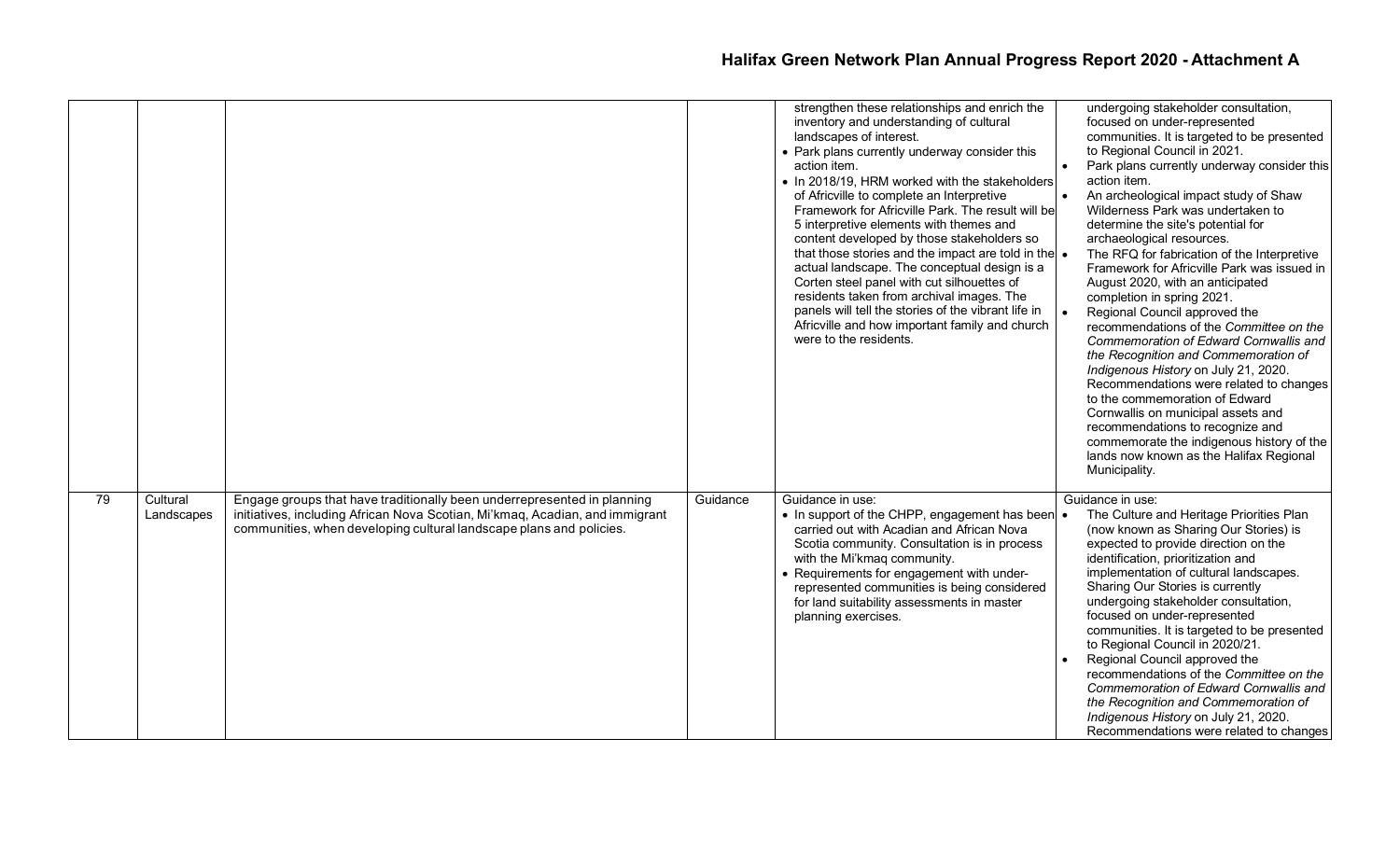| Municipality. |
|---------------|
|---------------|

|               | <b>6.4 PARTNERSHIPS</b> |                                                                                                                                                                                                            |                  |                                                                                                                                                                                                                                                                                                                                                                                                                                                                                                                                                                                                                                                                                                                                                                                                                                                                                                                                                                                    |                                                                                                                                                                                                                                                                                                                                                                                                                                                                                                                                                                                                                                                                                                                                                                                                                                                                          |  |  |
|---------------|-------------------------|------------------------------------------------------------------------------------------------------------------------------------------------------------------------------------------------------------|------------------|------------------------------------------------------------------------------------------------------------------------------------------------------------------------------------------------------------------------------------------------------------------------------------------------------------------------------------------------------------------------------------------------------------------------------------------------------------------------------------------------------------------------------------------------------------------------------------------------------------------------------------------------------------------------------------------------------------------------------------------------------------------------------------------------------------------------------------------------------------------------------------------------------------------------------------------------------------------------------------|--------------------------------------------------------------------------------------------------------------------------------------------------------------------------------------------------------------------------------------------------------------------------------------------------------------------------------------------------------------------------------------------------------------------------------------------------------------------------------------------------------------------------------------------------------------------------------------------------------------------------------------------------------------------------------------------------------------------------------------------------------------------------------------------------------------------------------------------------------------------------|--|--|
| <b>ACTION</b> | <b>THEME</b>            | <b>ACTION</b>                                                                                                                                                                                              | <b>DIRECTION</b> | 2019 UPDATE                                                                                                                                                                                                                                                                                                                                                                                                                                                                                                                                                                                                                                                                                                                                                                                                                                                                                                                                                                        | 2020 UPDATE                                                                                                                                                                                                                                                                                                                                                                                                                                                                                                                                                                                                                                                                                                                                                                                                                                                              |  |  |
| #<br>11       | Ecology                 | Work with Halifax Water and Nova Scotia Environment to establish<br>stormwater management guidelines to improve the quality of stormwater<br>runoff.                                                       | 2-7 Years        | In progress: A new by-law concerning storm<br>water management is targeted to be presented to $\bullet$<br>Council in 2020.                                                                                                                                                                                                                                                                                                                                                                                                                                                                                                                                                                                                                                                                                                                                                                                                                                                        | In progress:<br>By-law G-200 Respecting Grade<br>Alteration and Stormwater Management<br>Associated with Land Development<br>received approval in September 2020.<br>HRM is working with Halifax Water to<br>further define responsibilities and<br>standards for green infrastructure in the<br>public right-of-way.                                                                                                                                                                                                                                                                                                                                                                                                                                                                                                                                                    |  |  |
| 12            | Ecology                 | Work with Halifax Water and Nova Scotia Environment to promote green<br>infrastructure, such as naturalized stormwater retention ponds and<br>bioswales, as the preferred approach to managing stormwater. | 4-7 Years        | In progress:<br>• New standards for green infrastructure are<br>being considered for the updated Municipal<br>Design Guidelines (Red Book).<br>• HRM worked closely with Halifax Water on the<br>Sawmill River daylighting and stormwater<br>management project. Trees removed from<br>construction resulted in 75 new trees planted<br>along the water way. A second phase of river<br>daylighting will involve a similar partnership<br>that will include landscape naturalization, a<br>holding pond for storm water and opportunities<br>for fish passage.<br>. In Broad Street Park, within the West Bedford<br>development, as an alternative to constructing<br>a fenced serge lined stormwater detention<br>pond, the developer constructed a bio-swale. It<br>contains elements in the street ROW, parkland,<br>and designated stormwater management area<br>resulting in an open space area designed to<br>flood in extreme events while still functioning<br>as a park. | In progress:<br>Supported by Actions 12, 13 and 14 of<br>HalifACT.<br>New standards for green infrastructure will<br>be included in updated 2022 Municipal<br>Design Guidelines (Red Book) and will be<br>further refined in future updates.<br>HRM worked closely with Halifax Water on<br>the Sawmill River daylighting and<br>stormwater management project. A<br>second phase of river daylighting will<br>involve a similar partnership that will<br>include landscape naturalization, a holding<br>pond for storm water and opportunities for<br>fish passage.<br>Rain gardens are being incorporated into<br>the Spring Garden Road Streetscaping<br>Project to mitigate flooding and improve<br>the quality of stormwater runoff.<br>Construction is planned for 2021.<br>A rain garden is being incorporated into<br>the Prince Albert Road project to mitigate |  |  |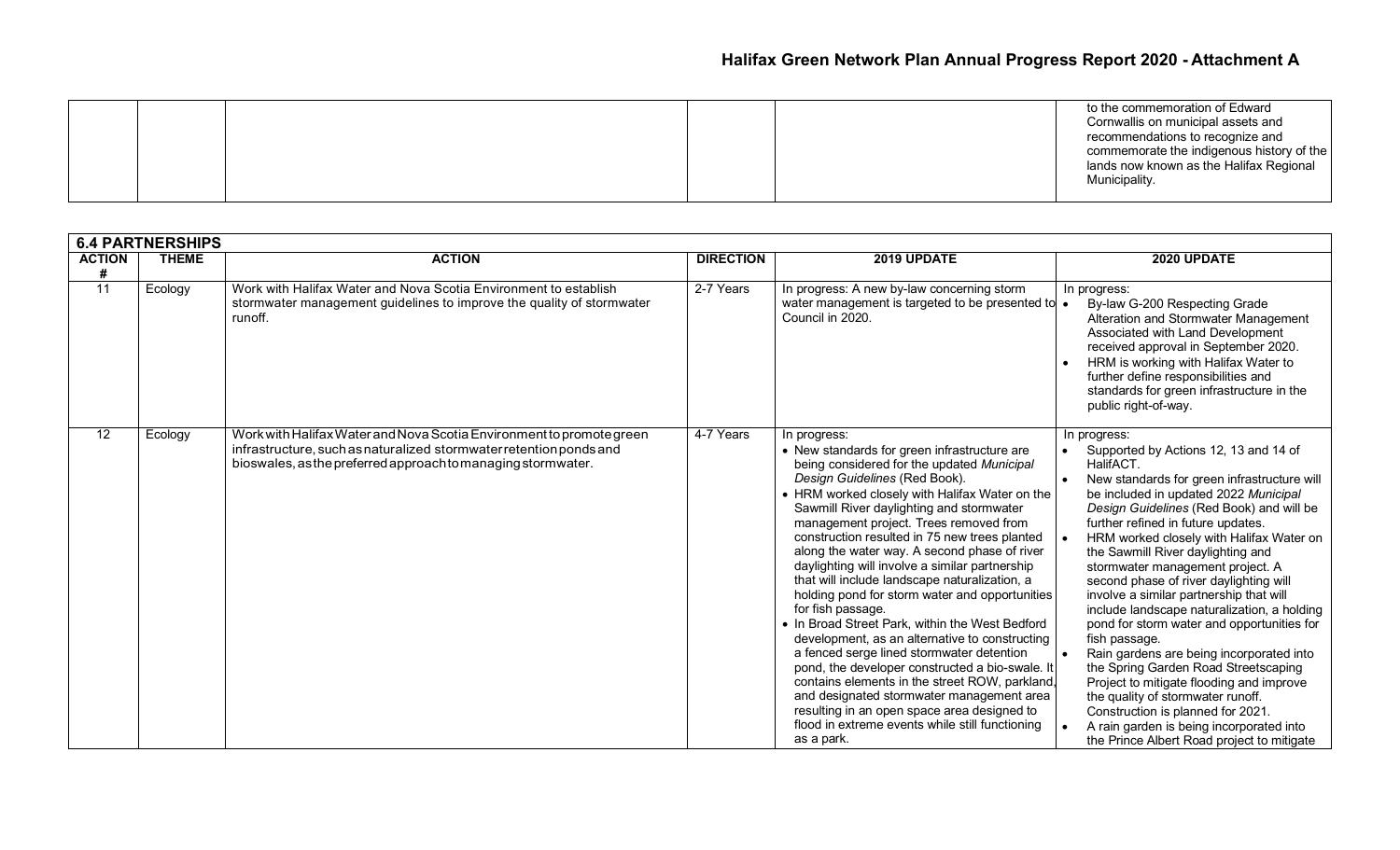|                 |                      |                                                                                                                                                                                                                                                                                                                                                                  |           | • Park plans currently underway consider<br>naturalized approaches to stormwater<br>management.                                                                                                                                                   | flooding and improve the quality of<br>stormwater reaching Lake Banook.<br>Construction is planned for 2021.<br>Park plans completed for Lake Echo<br>District Park and Eastern Passage<br>Common considered naturalized<br>approaches to stormwater management.<br>Future park plans will consider naturalized<br>approaches to stormwater management. |
|-----------------|----------------------|------------------------------------------------------------------------------------------------------------------------------------------------------------------------------------------------------------------------------------------------------------------------------------------------------------------------------------------------------------------|-----------|---------------------------------------------------------------------------------------------------------------------------------------------------------------------------------------------------------------------------------------------------|---------------------------------------------------------------------------------------------------------------------------------------------------------------------------------------------------------------------------------------------------------------------------------------------------------------------------------------------------------|
| 13              | Ecology              | Work with Halifax Water to develop a green infrastructure specification<br>document to guide and promote the use of low-impact design approaches<br>to manage stormwater on private property for multi-unit residential,<br>commercial and industrial developments.                                                                                              | 2-4 Years | In progress: A new by-law concerning storm<br>water management is targeted to be presented to •<br>Council in 2020.                                                                                                                               | In progress:<br>Supported by Action 23 of HalifACT.<br>By-law G-200 Respecting Grade Alteration<br>and Stormwater Management Associated<br>with Land Development received approval<br>in September 2020.                                                                                                                                                |
| 18              | Ecology              | Formally request that the Province amend the Halifax Regional Municipality<br>Charter to enable the Municipality to acquire sensitive environmental lands<br>(e.g. riparian areas, wetlands, steep slopes, etc.) as an environmental reserve<br>through the land development and subdivision process, in addition to existing<br>parkland dedication provisions. | 1-2 Years | Complete: A letter from Mayor Savage to Minister<br>Chuck Porter, Municipal Affairs, was sent in<br>December 2018. A letter from Minister Porter<br>confirming receipt and future follow up by<br>provincial staff was received in February 2019. | Complete: Discussions regarding this request<br>ongoing with the Province.                                                                                                                                                                                                                                                                              |
| 34              | Community<br>Shaping | Work with the Nova Scotia Department of Transportation and Infrastructure<br>Renewal, as opportunities arise, to identify opportunities to construct wildlife<br>crossings under Highway 103 and the planned Highway 113.                                                                                                                                        | Guidance  | Guidance not yet in use: The opportunity to<br>discuss such wildlife crossings has not arisen.                                                                                                                                                    | Guidance not yet in use: The opportunity to<br>discuss such wildlife crossings has not arisen.                                                                                                                                                                                                                                                          |
| $\overline{38}$ | Community<br>Shaping | Work with the Province and utility companies when opportunities arise to<br>locate trails within existing and planned transportation and utility corridors.                                                                                                                                                                                                      | Guidance  | Guidance in use: Trails are being considered as<br>part of the Burnside Connector and potential<br>Caldwell Road extension projects.                                                                                                              | Guidance in use:<br>A new multi-use pathway is being<br>constructed between Chain of Lakes Trail<br>and Walter Havill Drive. Portions of the<br>path are located on Provincial land.<br>Supported a community group-led<br>planning and design process to build a<br>new multi-use pathway in Sackville Lakes<br>Provincial Park.                       |
| 39              | Community<br>Shaping | Work with the Province to mitigate the impacts on essential and important<br>corridors and valued ecological open spaces when designing new regional<br>transportation projects.                                                                                                                                                                                 | Guidance  | Guidance in use: The HGNP is informing<br>conversations with the province concerning<br>regional transportation projects.                                                                                                                         | Guidance in use: The HGNP is informing<br>conversations with the province concerning<br>regional transportation projects.                                                                                                                                                                                                                               |
| 40              | Community<br>Shaping | Work with the Province to reconnect fragmented landscapes with crossing<br>structures (wildlife overpasses and underpasses) when repairing or<br>expanding existing roads and linear infrastructure.                                                                                                                                                             | Guidance  | Guidance not yet in use: The opportunity to<br>discuss such wildlife crossings has not arisen.                                                                                                                                                    | Guidance in use: HRM participating in the<br>Nova Scotia Connectivity Network with<br>representatives from the Province and other                                                                                                                                                                                                                       |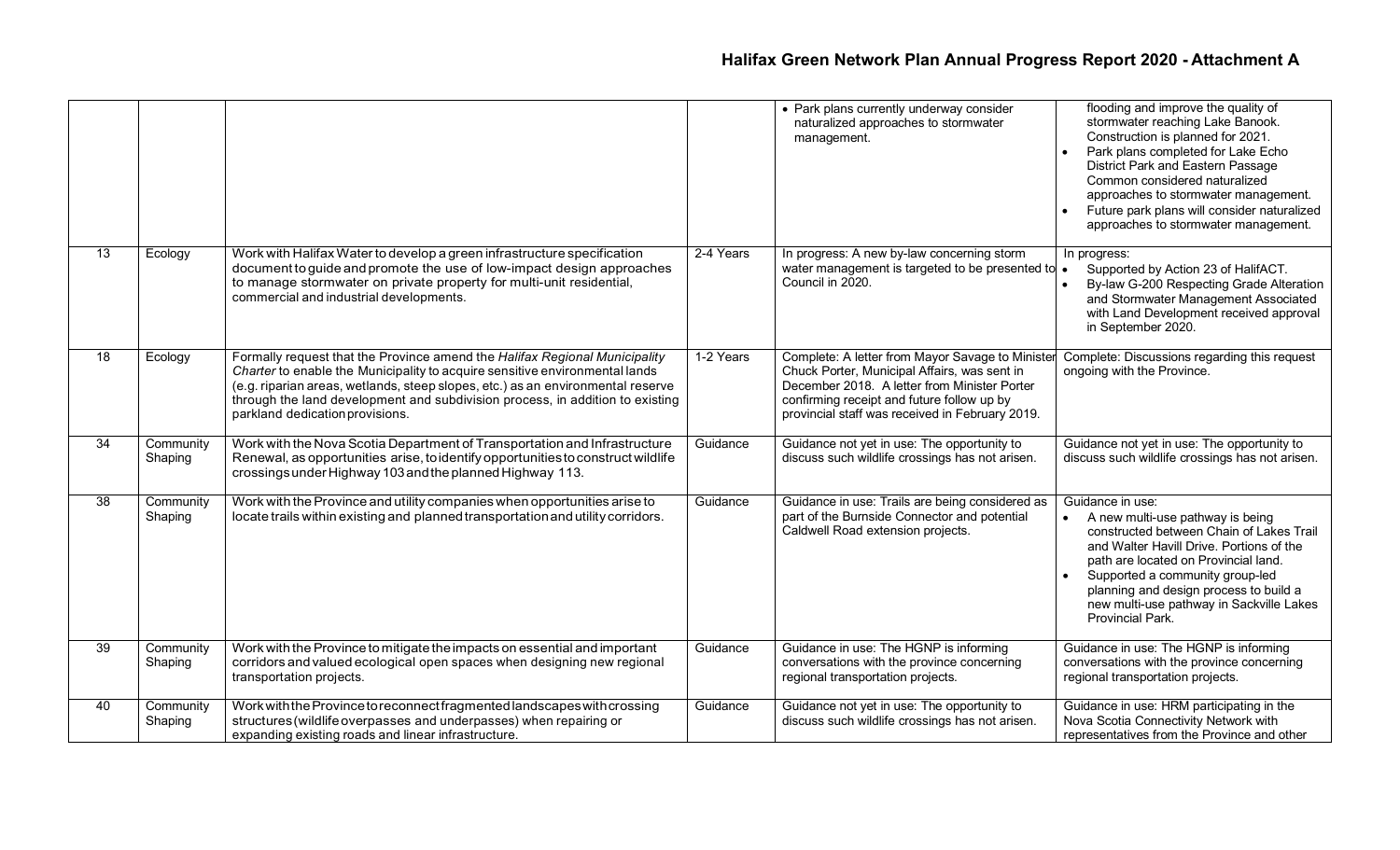|    |                        |                                                                                                                                                                                                                                                                                                      |           |                                                                                                                                                                                                                                                                                                                                                                                                                                                                                                                                                                     | community groups to provide updates on<br>connectivity initiatives, including wildlife<br>crossings.                                                                                                                                                                                                                                                       |
|----|------------------------|------------------------------------------------------------------------------------------------------------------------------------------------------------------------------------------------------------------------------------------------------------------------------------------------------|-----------|---------------------------------------------------------------------------------------------------------------------------------------------------------------------------------------------------------------------------------------------------------------------------------------------------------------------------------------------------------------------------------------------------------------------------------------------------------------------------------------------------------------------------------------------------------------------|------------------------------------------------------------------------------------------------------------------------------------------------------------------------------------------------------------------------------------------------------------------------------------------------------------------------------------------------------------|
| 61 | Outdoor<br>Recreation  | Formally request that the Province amend the Halifax Regional Municipality<br>Charter to enable a greater range of legislative abilities, such as the ability to<br>enact parkland dedication requirements based on density to address<br>development that does not include the subdivision of lots. | 1-2 Years | Complete: A letter from Mayor Savage to<br>Minister Chuck Porter, Municipal Affairs, was<br>sent in December 2018. A letter from Minister<br>Porter that confirming receipt and future follow up<br>by provincial staff was received in February<br>2019.                                                                                                                                                                                                                                                                                                           | Complete: Discussions regarding this request<br>ongoing with the Province.                                                                                                                                                                                                                                                                                 |
| 63 | Outdoor<br>Recreation  | As opportunities arise, coordinate with Provincial and Federal governments<br>and conservation groups to establish a nature park network.                                                                                                                                                            | Guidance  | Guidance in use:<br>• Federal 'Quickstart' funding was acquired,<br>which helped with municipal land acquisitions<br>at the end of 2018 to support the<br>establishment of the Blue Mountain Birch<br>Cove Wilderness Park. A further funding<br>application under the Federal 'Challenge'<br>fund to help with additional land acquisitions<br>has been submitted.<br>• In partnership with the NCC, the municipality<br>acquired 379 acres of lands to establish the<br>Shaw Wilderness Park in the Williams Lake<br>area as part of the Purcells Cove Backlands. | Guidance in use:<br>Supported by Action 26 of HalifACT.<br>$\bullet$<br>Contributed \$750,000 to assist the NS<br>Nature Trust in their purchase of lands in<br>between two provincial Wilderness Areas.                                                                                                                                                   |
| 65 | Outdoor<br>Recreation  | For other future Nature Parks and other open spaces that are already largely in<br>public ownership, continue to work with the Province and other stakeholders<br>respecting their delineation of boundaries, planning and programming.                                                              | Guidance  | Guidance in use: Staff continue to engage with<br>provincial staff and stakeholders concerning the<br>planning and programing of Nature Parks.                                                                                                                                                                                                                                                                                                                                                                                                                      | Guidance in use:<br>Supported by Action 23 of HalifACT.<br>Staff continue to engage with provincial<br>staff and stakeholders concerning the<br>planning and programing of Nature Parks.                                                                                                                                                                   |
| 68 | Outdoor<br>Recreation  | In conjunction with any Provincial initiative consider open space and parkland<br>opportunities in the Wrights Lake area as they arise.                                                                                                                                                              | Guidance  | Guidance not yet in use: The opportunity to<br>discuss such open space opportunities has not<br>arisen.                                                                                                                                                                                                                                                                                                                                                                                                                                                             | Guidance not yet in use: The opportunity to<br>discuss such open space opportunities has not<br>arisen.                                                                                                                                                                                                                                                    |
| 72 | Cultural<br>Landscapes | Engage with the Province as they update the Heritage Property Act to<br>include policies on the registration of cultural landscapes.                                                                                                                                                                 | 2-4 Years | In progress: The province continues to engage<br>with First Nations and Stakeholders on potential<br>amendments to the Heritage Property Act, and<br>the creation of regulations for the designation of<br>Cultural Landscapes. HRM Staff continue to<br>correspond with their provincial counterparts in<br>anticipation of these legislative changes.                                                                                                                                                                                                             | In progress: The province continues to engage<br>with First Nations and Stakeholders on<br>potential amendments to the Heritage Property<br>Act, and the creation of regulations for the<br>designation of Cultural Landscapes. HRM Staff<br>continue to correspond with their provincial<br>counterparts in anticipation of these legislative<br>changes. |